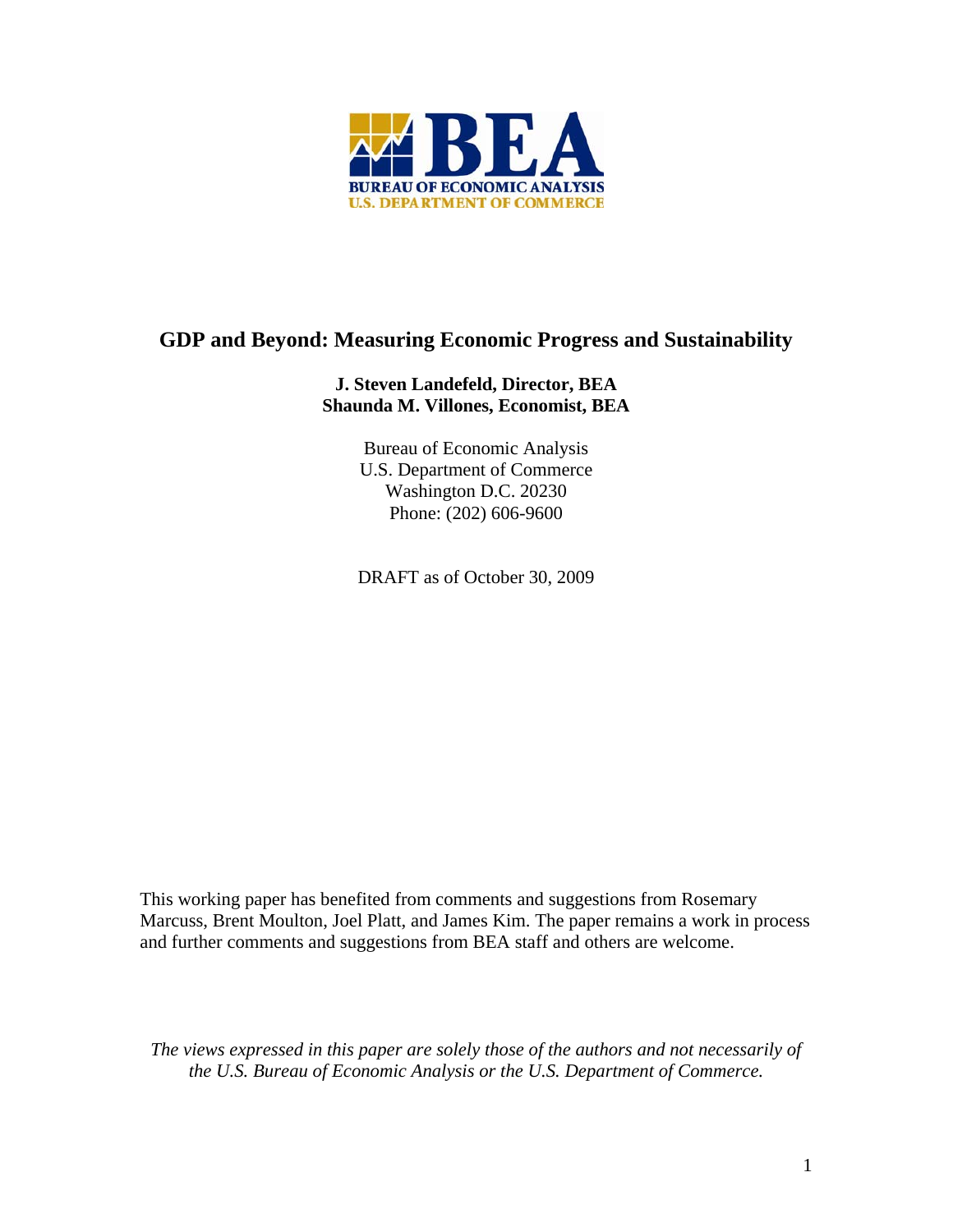The United States possesses some of the most highly developed sets of gross domestic product (GDP) accounts in the world. These accounts—which are collectively know as the national income product and wealth accounts or national accounts—have been regularly updated over the years and have well served researchers, the business community, and policymakers alike. However, since their inception in the 1930s, the economy has continuously evolved, and issues have been raised about the scope and structure of the national accounts. Simon Kuznets (1941), one of the early architects of the accounts, recognized the limitations of focusing on market activities and excluding household production and a broad range of other nonmarket activities and assets that have productive value or yield satisfaction. Further, the need to better understand the sources of economic growth in the postwar era led to the development (much of it by academic researchers) of various supplemental series, such as the contributions of investments in human capital and natural resources to economic growth.

More recently, concerns have been raised about the adequacy of the national accounts in capturing the differential impact of the current recession across households, industries, and regions of the country. Other concerns include the failure of the existing national accounts to provide adequate warning about the imbalances that developed in housing and financial markets.

This article explores each of these issues and relates them to the need for expanded or supplementary measures for the national accounts, highlighting what such estimates might reveal relative to the conventional statistics presented by GDP and other aggregate statistics from the accounts. In particular, it explores how the accounts might be extended to provide new measures of: a) how growth in incomes are distributed across households, other sectors, and across regions; and b) the sustainability of trends in saving, investment, asset prices, and other key variables important to understanding business cycles and the sources of economic growth.

#### **Broad Social Accounts**

Kuznet's concern's about the exclusion of a broader set activities from the national accounts has been echoed over the ages, notably by Robert F. Kennedy in his eloquent critique of GDP (née GNP) as a measure of society's progress:

*"Too much and too long, we seem to have surrendered community excellence and community values in the mere accumulation of material things. Our gross national product, if we should judge America by that, counts air pollution and cigarette advertising, and ambulances to clear our highways of carnage. It counts special locks for our doors…Yet the gross national product does not allow for the health of our children, the quality of their education, or the joy of their play…it measures everything, in short, except that which makes life worthwhile. And it tells us everything about America except why we are proud that we are Americans."*

> *-- Robert F. Kennedy Address*, University of Kansas, Lawrence, Kansas, March 18, 1968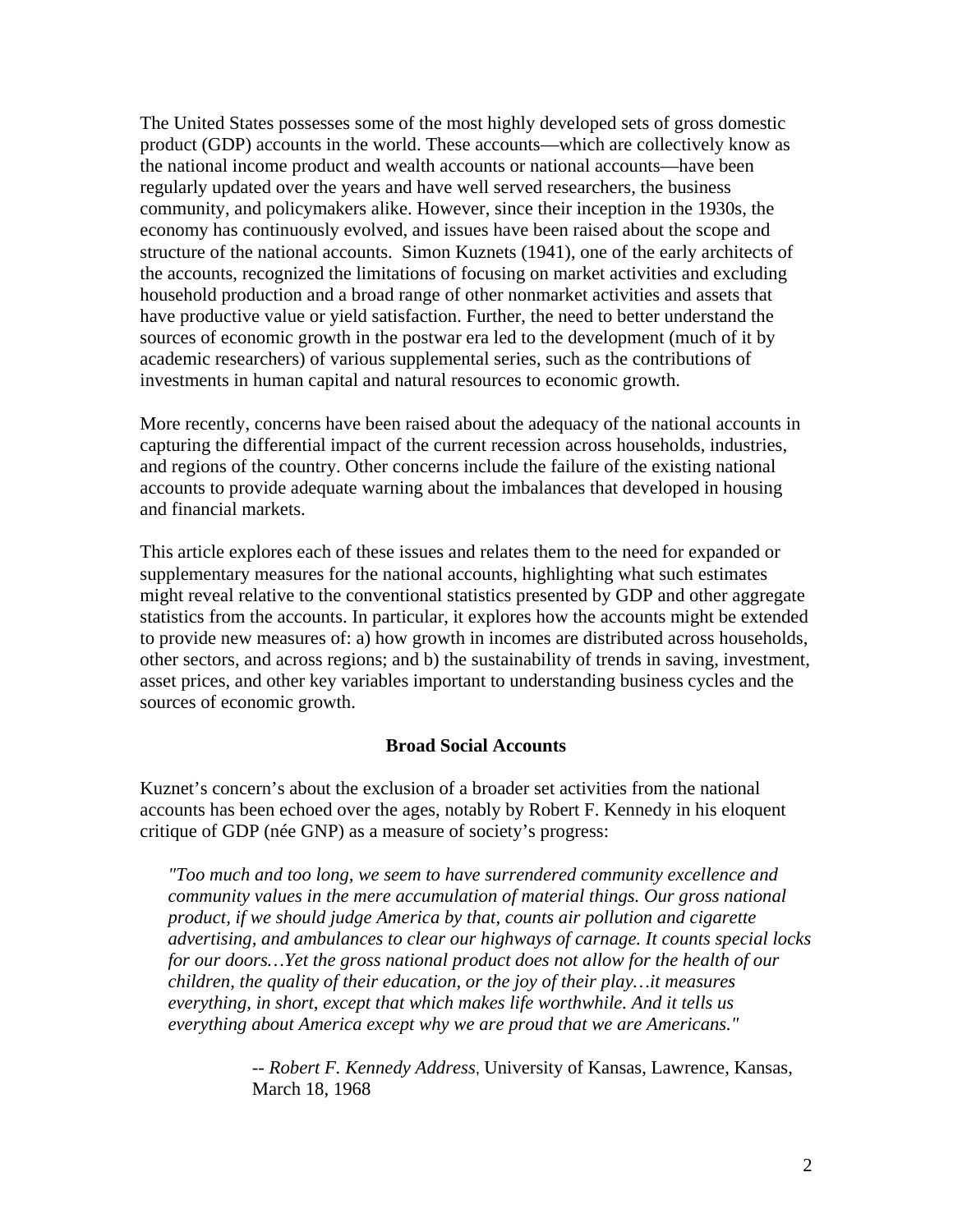This concern has remained an issue, and at his inaugural address, President Obama said:

 *"The success of our economy has always depended not just on the size of our gross domestic product, but on the reach of our prosperity; on the ability to extend opportunity to every willing heart— not out of charity, but because it is the surest route to our common good."* 

> *-- President Barak Obama,* Inaugural Address, Washington D.C., January 20, 2009

The recent *Report on the Measurement of Economic Performance and Social Progress*  (Stiglitz, Sen, Fitoussi, 2009) addressed these issues. The Chair of the Commission that produced the report, Joseph Stiglitz, summarized the conclusions as follows:

*"The big question concerns whether GDP provides a good measure of living standards. In many cases, GDP statistics seem to suggest that the economy is doing far better than most citizens' own perceptions. Moreover, the focus on GDP creates conflicts: political leaders are told to maximize it, but citizens also demand that attention be paid to enhancing security, reducing pollution, and so forth - all of which might lower GDP growth.* 

*"The fact that GDP may be a poor measure of well-being, or even of market activity, has, of course, long been recognized. But changes in society and the economy may have heightened the problems, at the same time that advances in economics and statistical techniques may have provided opportunities to improve our metrics."* 

 *-- Joseph Stiglitz,* The Economist's Voice, September, 2009

Work by Alan Krueger, Daniel Kahneman et al. are the most recent comprehensive attempt to develop a broader measure of social welfare. Their "Time-Use Accounts" develop a measure of happiness based on survey data on time use and happiness in different activities.<sup>1</sup> Their accounts represent a significant step forward in the long quest to develop a broader measure of social welfare. It illustrates the progress that can be made by having such research conducted by a multidisciplinary team of independent researchers from academia. It also is an example of the problems that can be avoided by developing an entirely new measure with its own framework, concepts, and methods rather than trying to expand GDP.

 $\overline{a}$ 

<sup>&</sup>lt;sup>1</sup> Kruger, Kahneman, Schkade, Schwartz, and Stone (forthcoming National Bureau of Economic Research volume). The volume also includes analyses and critiques of the time use accounts, including one comparing the time use accounts to existing national accounts, see chapter: National Time Accounting and National Economic Accounting by J. Steven Landefeld.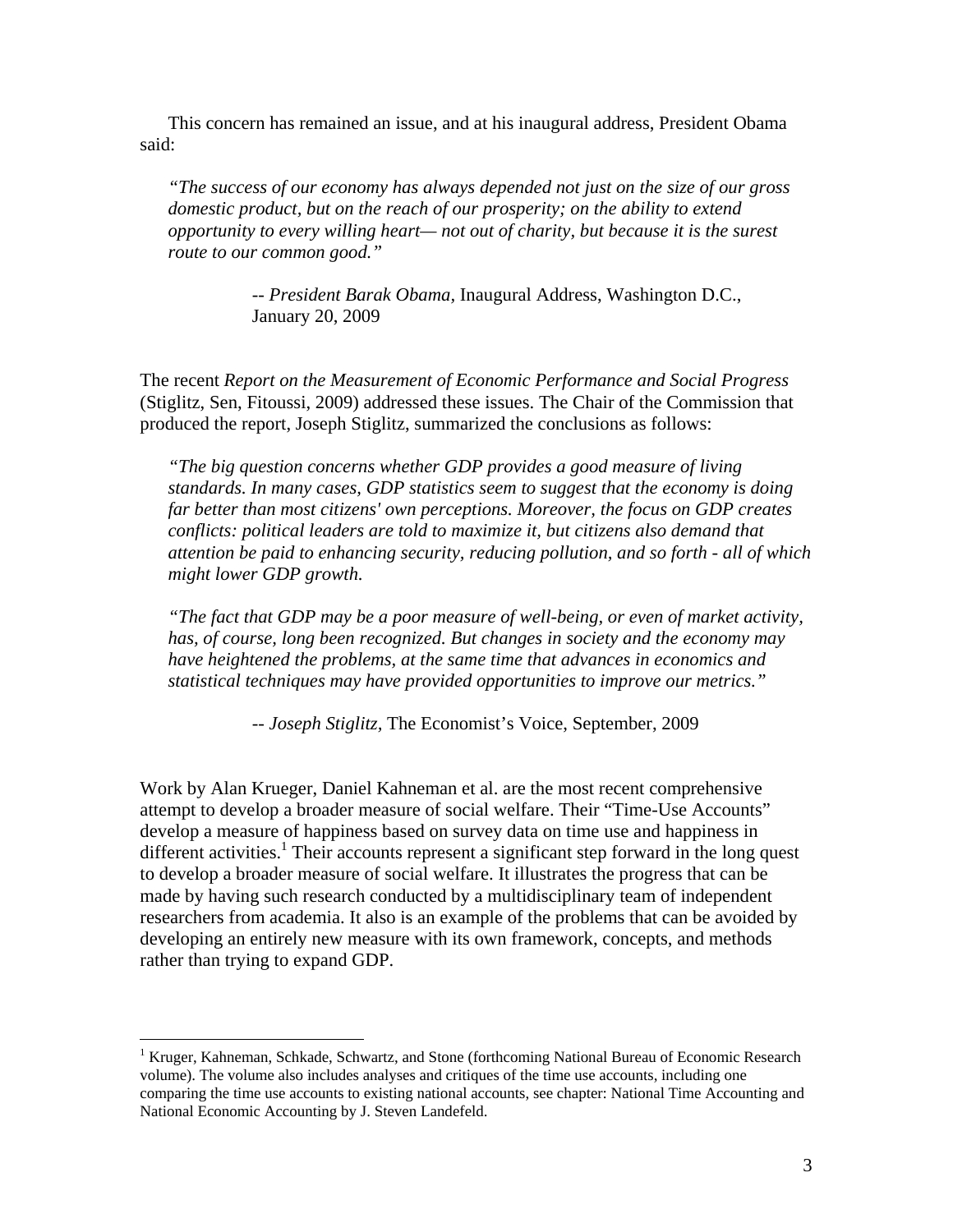Past efforts to expand conventional GDP have foundered on the inevitable problems of subjectivity and uncertainty inherent in measuring health, happiness, and the environment.<sup>2</sup> Critics feared that the inclusion of such uncertain and subjective values in GDP would seriously diminish the essential role of the national accounts to financial markets, the Federal Reserve Board, the Treasury, and the Congress in measuring and managing the market economy.

In recognition of these difficulties, several National Academy of Sciences studies on accounting for the environment and nonmarket production and the System of National Accounts (1993) guidelines for compiling GDP have all concluded that an expansion of the GDP accounts should take place in supplemental, or satellite, accounts that extend the scope of the accounts without reducing the usefulness of the core GDP accounts.<sup>3</sup> They also conclude that such an expansion should focus on economic aspects of nonmarket and near-market activities—such as energy and the economy's use of natural resources, the impact of investments in research and development  $(R&D)$ , health care, or education and not attempt to measure the welfare effect of such interactions.

Finally, such an expansion of work would require interdisciplinary research between economists and such subject area experts as epidemiologists, physicians, geologists, and engineers in other government agencies to measure the relationship between air pollution and human health and medical expenditures or between petroleum extraction, changes in technology and reserves. It would also require the design, development, and collection of data from new surveys. In an environment of large competing demands on scarce resources, it is critical that such an expansion of the scope of the accounts not occur at the expense of funds needed to maintain, update, and improve the existing GDP accounts.

In recognition of the subjectivity, uncertainty, and resources involved in producing expanded welfare and nonmarket accounts, there is increasing interest in "new" estimates that could be produced with information currently used to produce the existing accounts. For example, the Stiglitz-Sen-Fitoussi Commission (2009), which explored expanded welfare measures, has suggested a number of ways that "classical GDP issues" can be addressed within existing GDP accounts or through an extension and improvement of measures included in existing accounts.

#### **What Can Be Done Within the Scope of the Existing Accounts?**

Although BEA has conducted research on a number of nonmarket satellite accounts and is currently at work on several market-related satellite accounts (for health care and R&D), relatively little attention has been paid to what can be done within the scope of the

1

 $2$  Work such as Tobin and Nordhaus (1973), the UN System of Social Accounts, the Genuine Progress Indicator, and the World Bank Development Indicators are examples of the range of efforts to been designed to spur further work on the regular production of broader measures of social welfare.

<sup>&</sup>lt;sup>3</sup> United Nations, Commission of the European Communities, International Monetary Fund, Organisation for Economic Co-operation and Development and World Bank (1993), Abraham & Mackie (2005) and Nordhaus and Kokkelenberg, eds. (1999).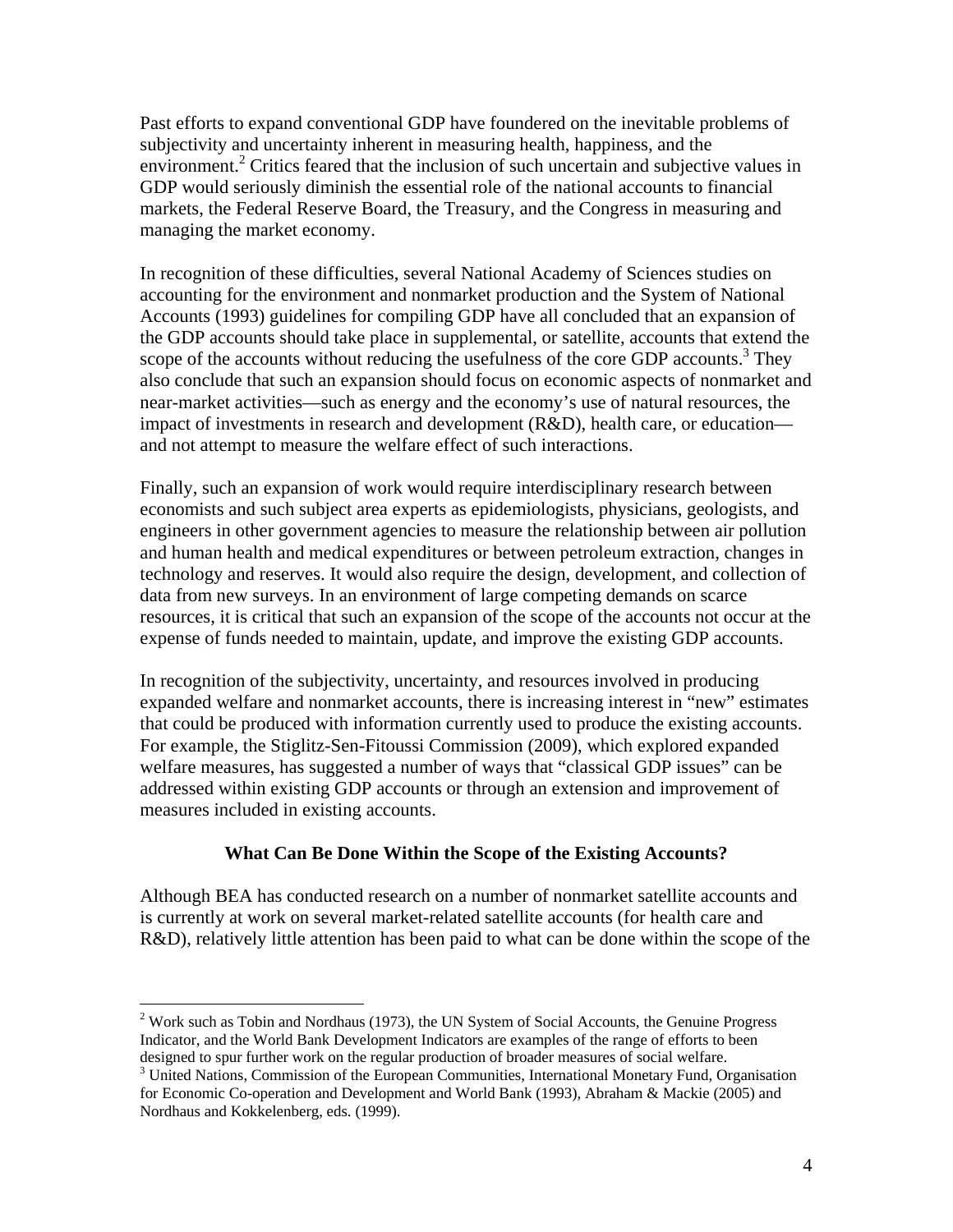existing accounts to produce more relevant statistics.<sup>4</sup> For example, for many households, the performance of GDP over the last decade (1998–2008) does not seem to square with their personal experience. The growth in their take-home pay and bills seems to be very different from the growth of officially reported "real" disposable income. Yet data are readily available from BEA's national accounts on the breakdown of incomes, taxes, consumer outlays, and the prices households confront. That data can be used to construct an estimate of real "discretionary" income that comes closer to what the average household is experiencing. Further information from Internal Revenue Service (IRS) and other existing data could provide further insights into the distributions of household incomes.

Using existing statistics from BEA's accounts and data used in their development, it is possible to construct other new measures—and to highlight existing subcomponents of GDP—that would provide better indicators of, among other things, the differential impact of GDP growth across states, the sustainability of U.S. GDP growth, the adequacy of saving and investment, and emerging risks to the economy.

The next section of this paper discuss new measures of the distribution of growth across households, across regions of the country, and across different types of businesses. The last section of the paper discusses new measures of the sustainability of trends in investment, saving, asset values, and finance.

### **The Distribution of the Growth in Incomes Across Households, Regions, and Businesses**

#### **Household Income**

 $\overline{a}$ 

The explanations for many of the differences between individual experiences of households and the picture of the economy captured in GDP, personal income and other aggregate statistics can be found by drilling down below the aggregate information in the national accounts and looking at the detailed components and supporting detail.

**Compensation.** Growth in real GDP, real disposable income, and real compensation must be first put on a per capita or per worker basis to reflect something closer to the average worker's experience. Part of the growth in production and incomes simply reflects the growth in the labor force and that larger wage bill must be distributed across a larger labor force.

Workers and households also confront different prices than producers, and at times, these prices are quite different. For example, between the first quarter of 2007 and the third quarter 2008, rapid increases in energy costs resulted in consumer inflation, as measured

<sup>&</sup>lt;sup>4</sup> For more information on BEA's satellite account work see the following; IEESAs: Landefeld. & Carson (1994), Household Production: Landefeld, Fraumeni and Vojech (2009) and Landefeld & McCulla (2000), Transportation: Bingsong, Han, Okubo and Lawson (2000), Ownership Balance of Payments: Lowe (2009), R&D: Okubo, Robbins, Moylan, Sliker, Shultz and Mataloni (2006), Health: Aizcorbe, Retus and Smith (2008).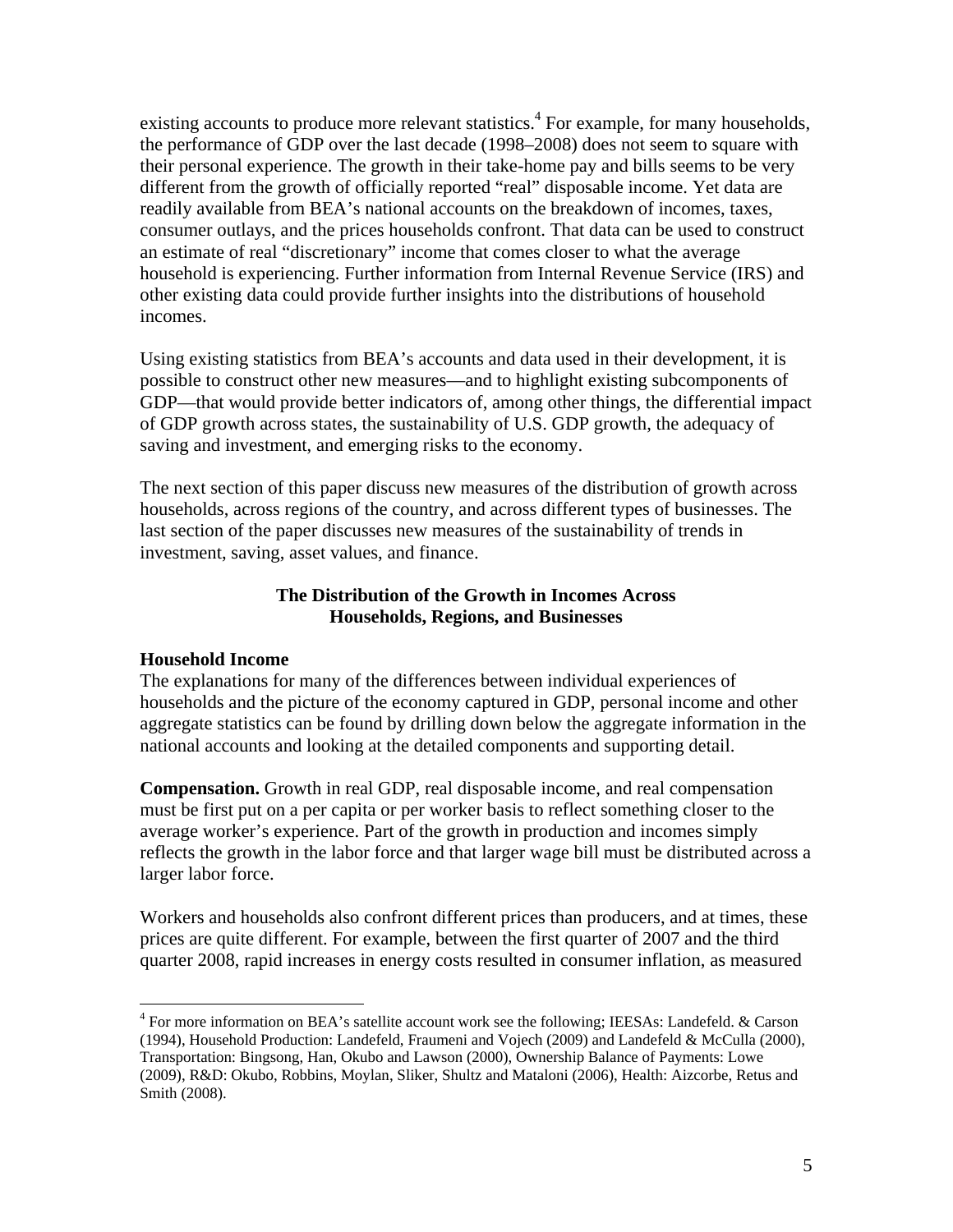by BEA's personal consumption expenditures price index, that rose at an average annual rate of 3.9 percent. In contrast, overall GDP inflation, which excludes the price of petroleum and other imports, rose at an average annual rate of 2.3 percent. As a result, growth in real GDP was 1.6 percentage points higher than the growth rate in real disposable income.

Taxes and noncash benefits also drive a wedge between the aggregates and the average workers' experience. BEA's measure of disposable income addresses the tax issue by deducting taxes paid by households on their income. However, an alternate cash measure of disposable income would also deduct employer contributions to pension funds and contributions for health insurance and other benefits.<sup>5</sup> These payments by employers are a real cost of production (which must be recorded in the double-entry NIPAs as income) and a real value to the employee. But when constructing a measure of cash income, noncash payments by employers that are not available for current consumption should probably be deducted along with taxes. Because of the strong growth in employer "supplements," payments by employers for pensions, health insurance plans, and government social insurance, the difference between total compensation and "take-home pay" can be large. Between 1967 and 2007, supplements, after adjustment for inflation, grew at an average annual rate of 3 percent, while real wages and salaries grew at an average annual rate of 1 percent.

Chart 1 illustrates the different perspectives on the economy that emerges by looking "below" the headline numbers. Between 2000 and 2007, the headline number for real GDP grew at a 2.4 percent annual rate, real compensation grew at a 2.7 percent annual rate, and real disposable personal income grew at a 2.1 percent annual rate.



Chart 1. Real GDP, real disposable personal income and real compensation

*Source: BEA NIPA data* 

 $\overline{a}$ 

<sup>&</sup>lt;sup>5</sup> It would also exclude the interest and dividends earned by pension funds earned by pension funds, which are included in personal income as part of personal interest and dividend income.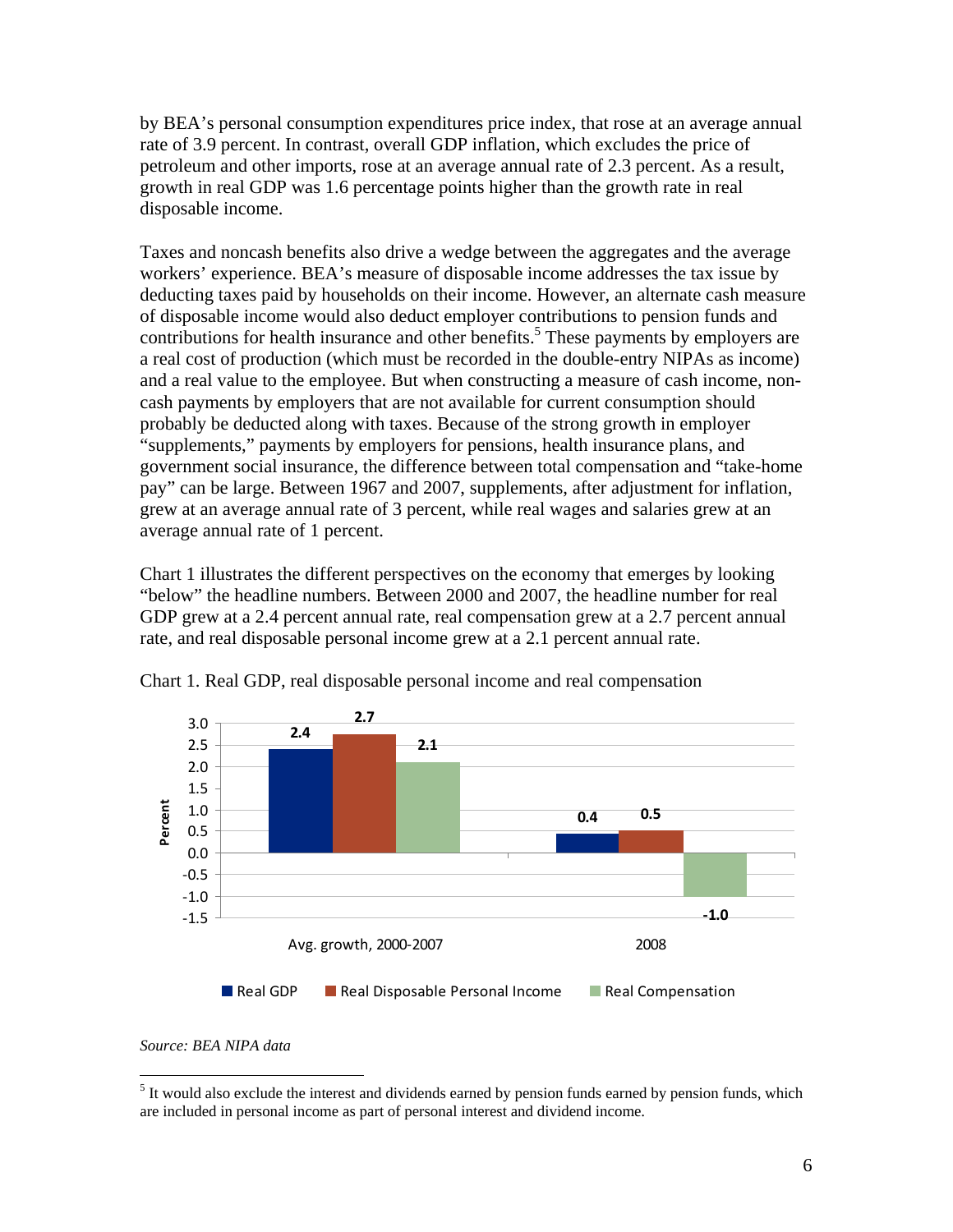In comparison, over the same period, below–the-headline numbers grew more slowly, with real compensation per worker growing at an average annual rate of 1.5 percent, real wages per worker at an average annual rate of 1.1 percent, and real disposable personal income per person growing at an average annual rate of 1.8 percent.





#### *Source: BEA NIPA data*

**Personal Income.** Household income, or what BEA calls personal income, is a broader measure than employment income and measures all income to households, including rent, interest income, dividends, and transfer payments. Transfer payments—such as social security, Medicare and Medicaid, unemployment insurance, and other government programs—are important additions to the picture of household income. Because these payments tend to be countercyclical, they have a large effect on growth in household income. The addition of transfer payments and other incomes is an important adjustment in moving from compensation and production to a broader measure of household well being. But what else is needed?

**Disposable income, transfers, and the business cycle.** BEA's existing accounts provide two adjustments to household income that are good first steps in providing a measure of households' economic welfare. One adjustment deducts taxes paid by households and provides a measure of disposable personal income, that is, the after-tax income available for consumption or saving. The other adjustment, a relatively new one, deducts transfer payments in order to provide a better picture of the state of the private economy over the course of the business cycle. This measure was introduced in the August 2009 comprehensive revision of the national income and product accounts.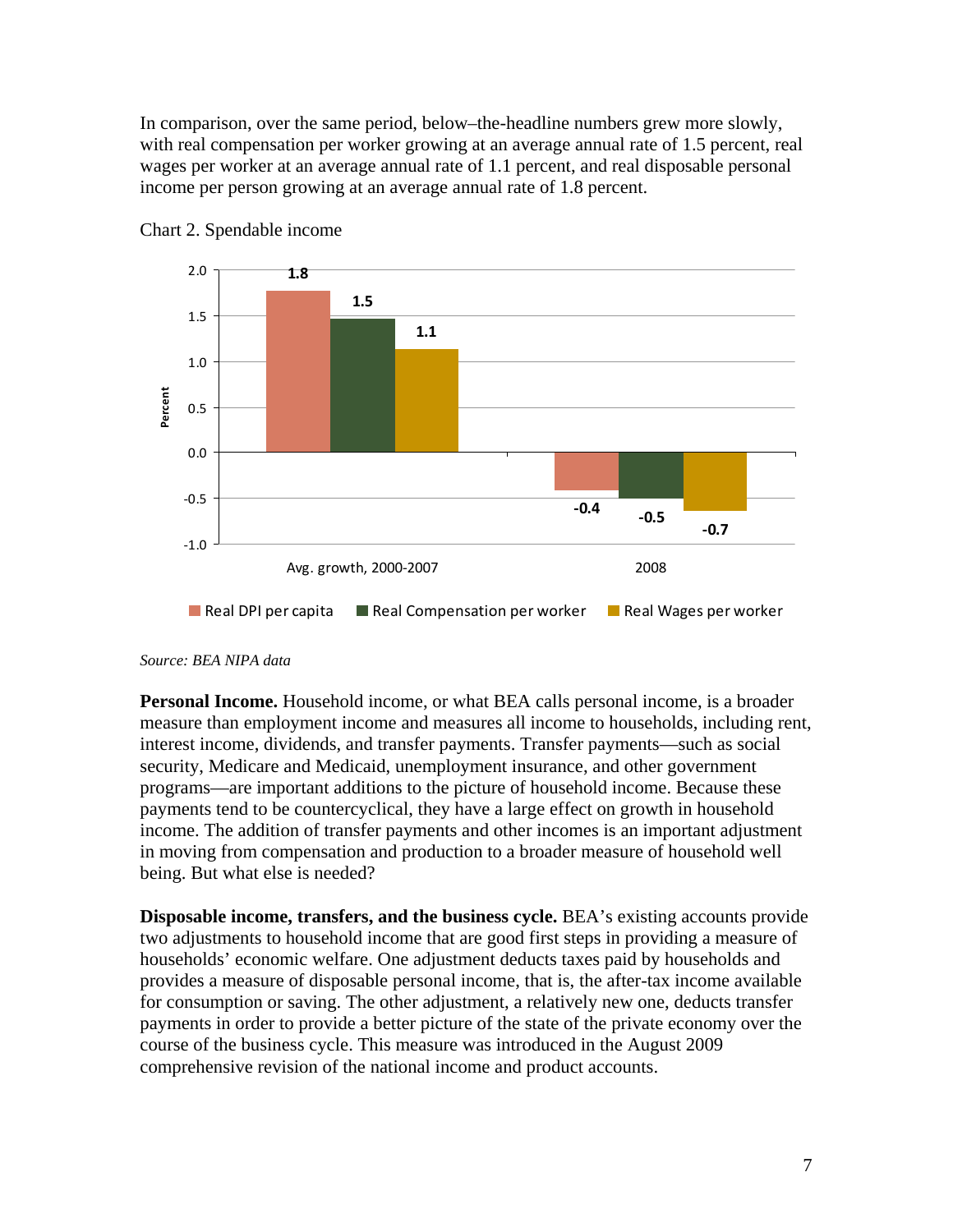In 2008, transfer payments and lower taxes associated with the economic stimulus acts helped boost real disposable personal income per capita. In 2008, personal transfer payments increased \$157.9 billion. Of that amount, approximately \$30 billion were for rebates to persons under the Economic Stimulus Act of 2008. The same act reduced personal current taxes \$65.7 billion and more than accounted for the overall decrease in personal taxes of \$58.5 billion in 2008. These counter-cyclical transfers can obscure changes in the components of income over the course of the business cycle, and they along with other transfer payments can cause differences across payers and recipients of the transfers that are not reflected in the existing NIPA income aggregates.

As can be seen in Chart 3, real GDP grew at an average annual rate of 2.4 percent over the last decade, and real disposable personal income grew at a 2.7 percent rate. Over the same period, real disposable income per capita grew at 1.8 percent rate, and real disposable personal income less transfers grew at 1.5 percent rate. The counter cyclical effect of government spending in 2008—discouraged elderly workers deciding to "retire" and sign up for social security and Medicare benefits and larger and longer claims for unemployment—is quite evident in the data for 2008; real disposable personal income per capita contracted 0.4 percent; excluding transfers, real disposable personal income fell 1.4 percent.



Chart 3. Household income: Alternative measures



*Source: BEA NIPA data.*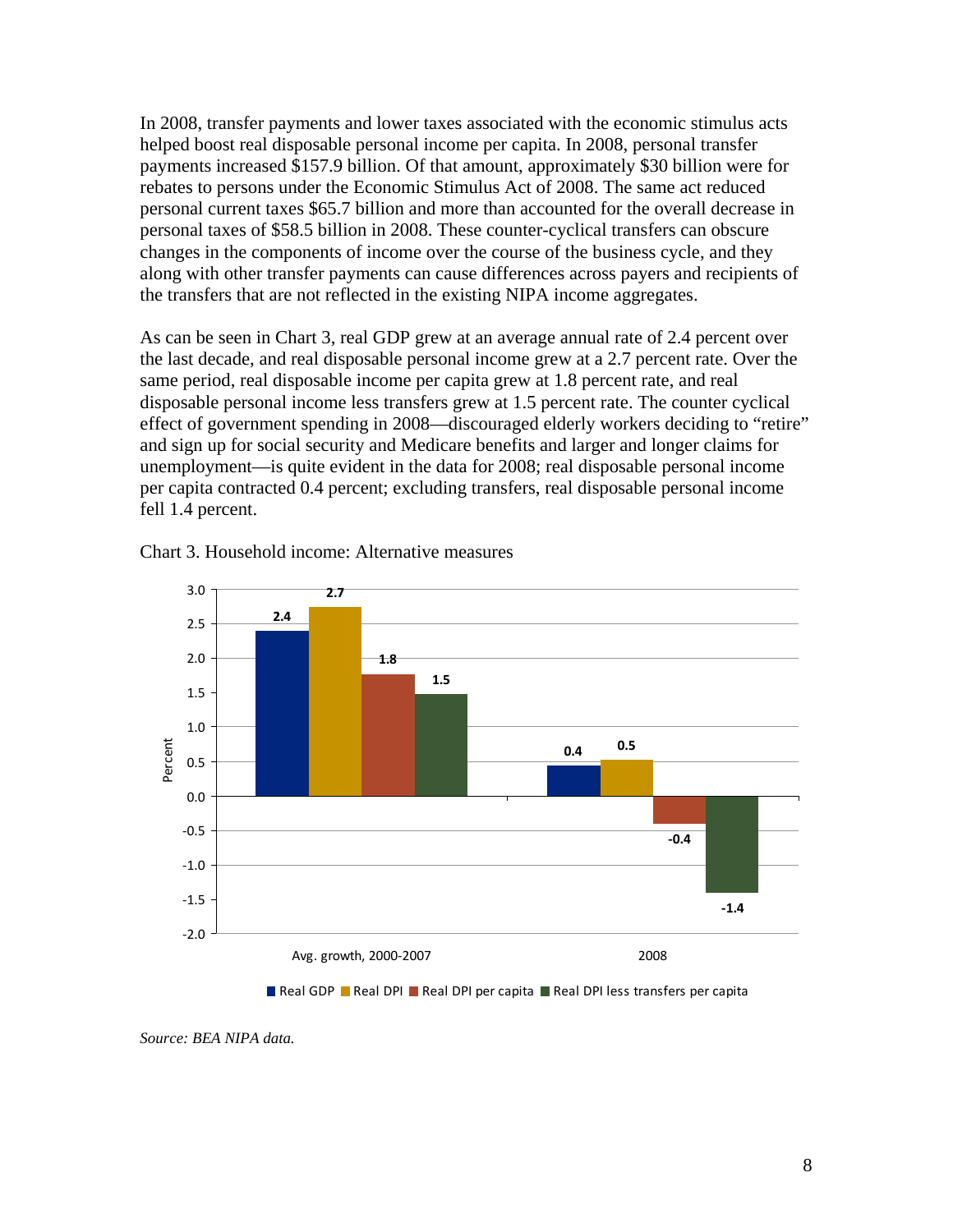**Discretionary income.** A useful extension beyond BEA's disposable income would be a measure of both the economic welfare of the average household and their ability to spend on "big-ticket" items over the course of the business cycles. Discretionary income measures the income left over after paying for "basic" household expenses. Another words, it measures the money that households can use for such items as college educations, autos, vacations, and entertainment or for saving.

In developing such a measure, the main question is what should be deducted as spending on the basics? The poverty literature is instructive in answering this question. The National Academy of Sciences *Report on Measuring Poverty* (1995) and a recent study by Blank and Greenburg (2008) on "Improving the Measurement of Poverty" suggest that thresholds be set in determining how much of spending on a set of necessities should be deducted from after-tax cash income to arrive at what they call "adjusted disposable income." These thresholds might be set using data from the BLS Consumer Expenditure Spending (CES) survey on spending by lower income households, perhaps households with incomes between the  $30<sup>th</sup>$  and  $35<sup>th</sup>$  percentile, on such necessities as food, shelter, clothing, transportation, utilities, and medical care. These income-adjusted thresholds, which could be used in determining poverty, a measure of economic deprivation, differ from a discretionary income measure, or what Blank and Greenberg describe as a measure of whether the average family is facing "economic stress."

Discretionary income, which is often confused with disposable income, is also used by investment firms to estimate funds available for saving or investment, by banks and credit card companies to estimate a customers ability to take on mortgages and additional consumer debt, by marketers to identify households with discretionary income to spend on their products, and by individuals and retirement planners to build investment and retirement plans and budgets. The definitions of discretionary income that are used are quite similar to those used in the poverty literature: income after taxes and spending on basic expenses such as rent or mortgage, utilities, insurance, medical, transportation, child care, property maintenance, and food.<sup>6</sup>

Deducting the amount that consumers actually spend on such goods and services as food, shelter, and medical care offers a notion of what households' have left over to spend on more discretionary items. This measure does not aim to determine how much spending on clothes or houses is necessary. Indeed, if a household bought "too much" house, the fixed mortgage and other expenses for that house would be deducted along with all other households' spending for housing. That might be seen as appropriate, however, in trying

 $\overline{a}$ 

<sup>&</sup>lt;sup>6</sup> For an example of the common definition of discretionary income, see en.wikipedia.org/wiki/Disposable/Discretionary\_income; for a business definitions, see www.investorwords.com/1483/discretionary\_income.html, or www.businessdictionary.com/definition/discretionary-income.html; or www.investopedia.com/terms/d/discretionaryincome.asp?&viewed=1.

An alternative definition, sometimes used in special studies is those individuals with incomes significantly higher than those of households with similar demographic characteristics (Census Bureau and Conference Board, 1989).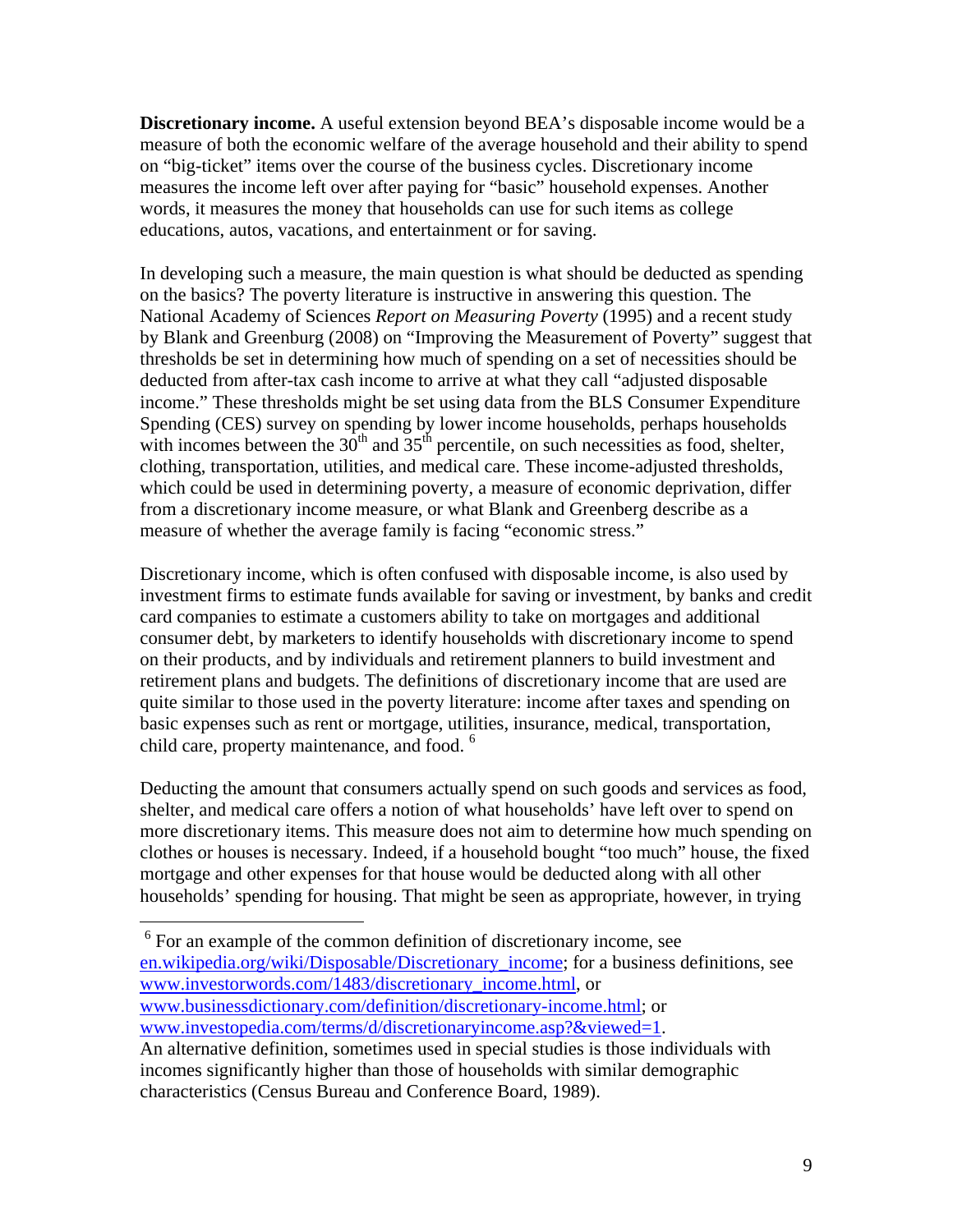to identify the expenses that are, in short-run at least, somewhat fixed, or less discretionary than other goods and services.

Exactly what should be deducted in deriving discretionary income will require further study. The definition will reflect the purpose of the measure. If the purpose is to derive a measure of growth in household income, then the items to be deducted might be defined as a group of basic goods. Such goods account for a smaller share of spending by higher income households than for lower income households. However, if the measure is intended as a measure for business cycle analysis, the definition might focus on goods and services whose share of spending tends to rise during downturns in economic activity as shrinking incomes cause households to reduce their spending on discretionary spending more than their spending on the basics.

In addition to addressing the issue of the purpose of the measure, the definition of discretionary income will need to take into account the balance among complexity and accuracy and relevance. A simpler formulation that captures most of the desired characteristics and includes a list of what consumers intuitively think of as spending on the basics is more likely to be accepted and used than a complex and difficult to understand measure. Also, a simple indicator has the advantage of using monthly and quarterly data available from the NIPAs and can thus be used to efficiently provide regularly updated and easy to understand estimates of discretionary income.

Chart 4 illustrates what real discretionary income might look like. Over the last business cycle, the aggregate measure of growth, real GDP grew at an average annual rate of 2.4 percent. Real disposable income per capita, however, grew at a 1.8 percent annual rate, and real discretionary income per capita grew at an average annual rate of 1.9 percent. This larger growth rate reflects the lower inflation rate in discretionary income, which excludes energy costs, than in disposable income; in nominal terms, discretionary income grew 4.9 percent, while disposable income grew 5.1 percent. During the economic downturn of 2008, the differences are larger. Real GDP rose 0.4 percent, and real disposable personal income per capita fell 0.4 percent. Real discretionary income per capita fell 1.4 percent.

In addition to the differences in growth rates, there are significant level differences between disposable and discretionary income. Between 2000 and 2007, average real disposable personal income per capita was \$30,770, while average discretionary income was 47 percent or \$14,437 lower.

Discretionary income might prove helpful in assessing the spending that households have available to increase spending and saving over time and over the course of the business cycle. Given the larger differences between the 2008 estimates and those during the last expansion, the larger estimates of discretionary income is likely to be in household purchasing power during downturns and upturns in economic activity. Such estimates would be especially helpful if paired with the type of integrated financial and household statistics described below to analyze changes in saving, debt, and net worth.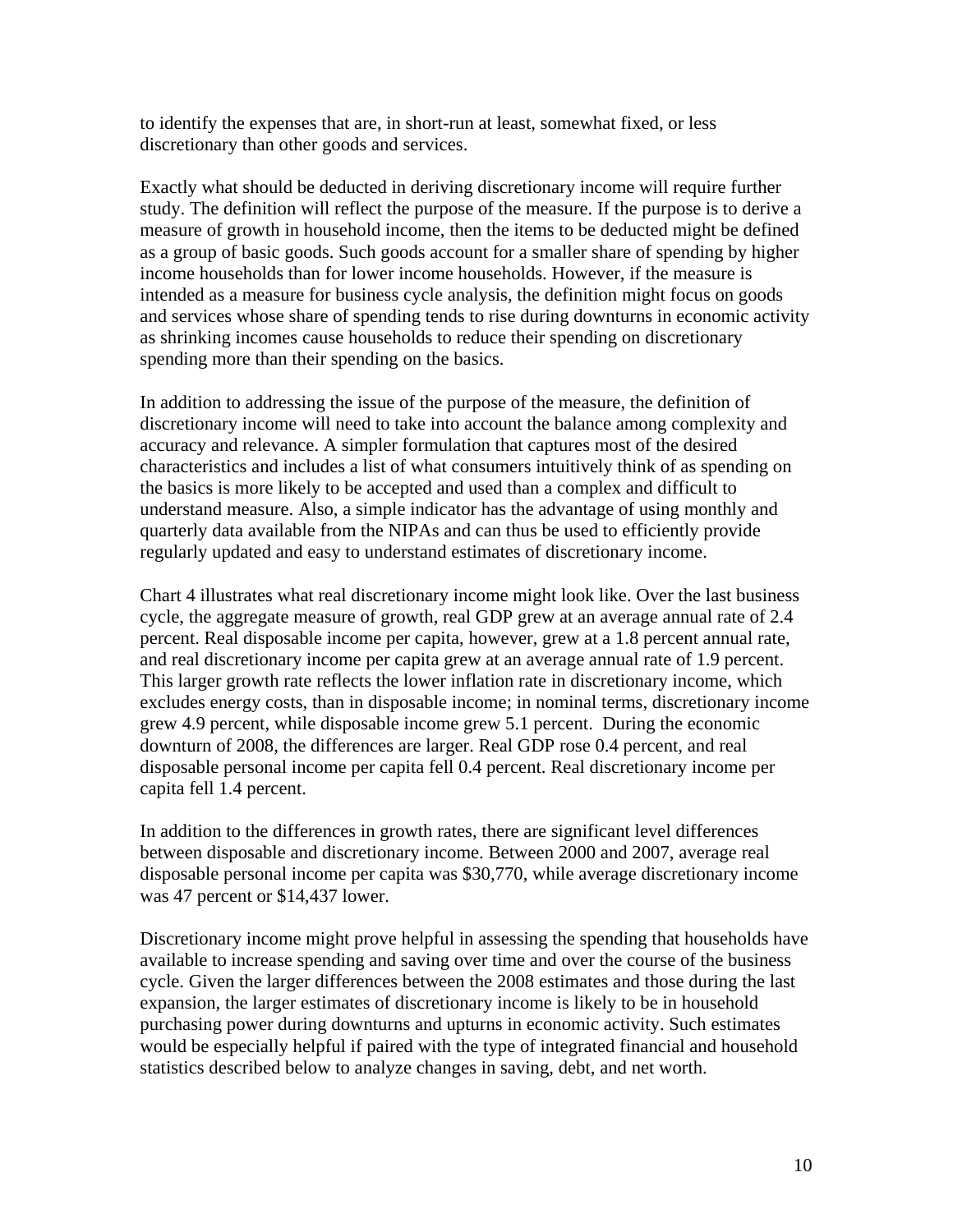



*Source: Experimental estimates based on existing BEA NIPA data*

 $\overline{a}$ 

**Cash income.** As noted above in the section on employment income, cash income (after the deduction of taxes and noncash income such as supplements) may be seen as a useful measure of resources that households perceive as available for current-period consumption and saving. However, actually calculating such a measure such as discretionary income would be difficult and would require disaggregation and separate estimates for different groups. For example, the discretionary income of working and retired workers might look quite different. Working families' cash incomes would be reduced by taxes and contributions to pensions and health plans, while retired households' cash incomes would be raised by transfer payments and pension payments. Further, working households may have higher spending on housing and other the basics relative to retired households. Such decomposition is possible, but would require income, spending, and transfer payment data from such sources as the Bureau of Labor Statistics (BLS) Survey of Consumer Expenditures, IRS data, Census Bureau CES data, and federal and state and local budget and program information.

**Distribution of Incomes.** Per capita or average measures of income often do not accurately reflect the economic position of the median household. Adding information on the distribution of income to the national income accounts could significantly aid in tracking the distribution of the gains from economic growth. The ability to decompose growth in the context of the national accounts is especially useful because the accounts provide the broadest available picture of incomes. This value of income includes the noncash value of housing, financial, and other services, as well as noncash employer

 $\sigma$ Discretionary income refers to income generated from the economy available for discretionary spending by households. This measure of Income excludes spending on such basics as food, shelter, clothing, child care, utilities, out of pocket medical care expenses, transportation and interest payments on consumer debt. Source: BEA NIPA data, deflated using PCE less food and energy price index.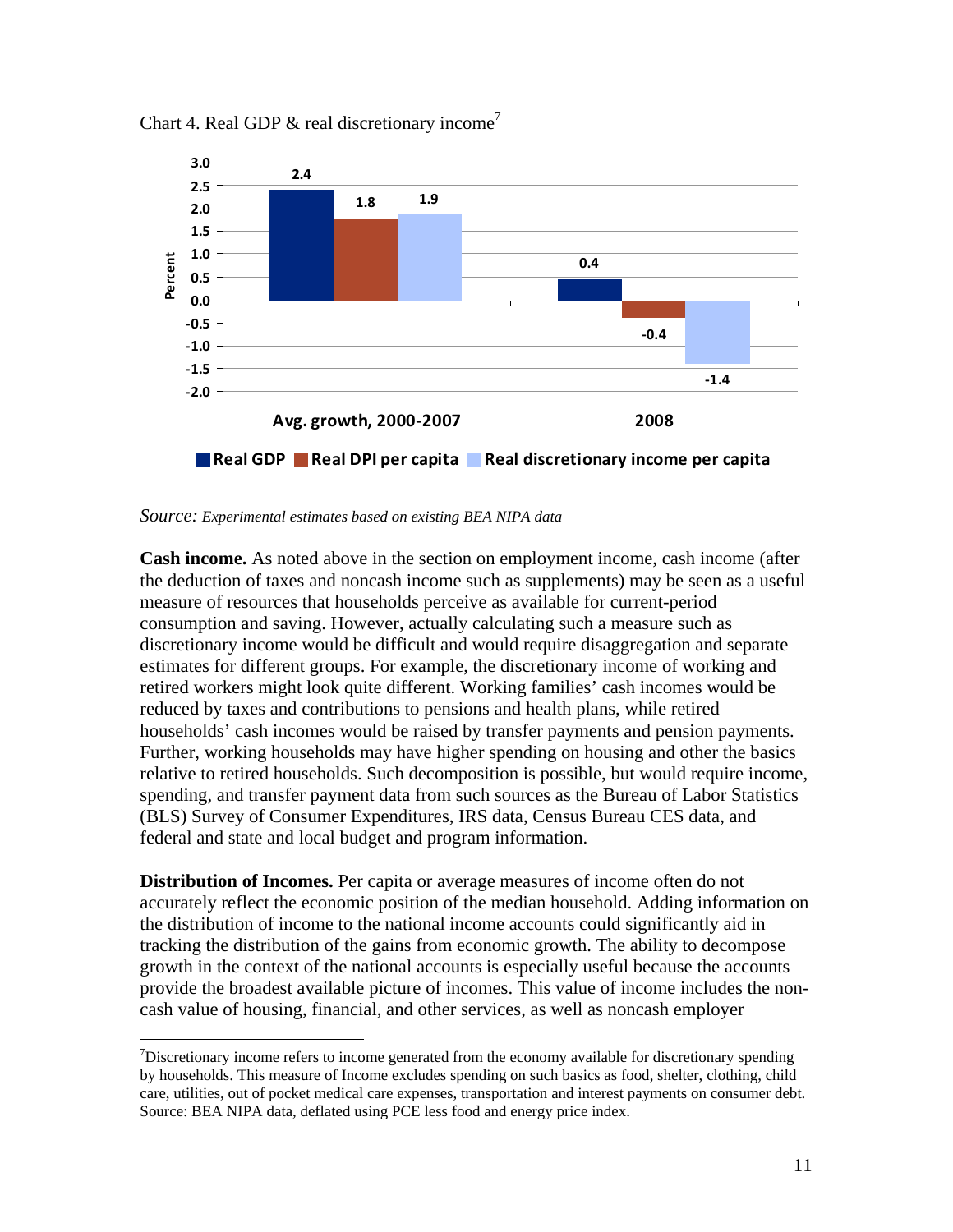contributions for health pension and other benefits. It also adjusts for underreporting of income and is broader than measures of hourly wages for production or non-supervisory work, tax-based administrative data, or survey-based measures of median household income, which tend to under-represent both noncash income and the incomes of low and high income groups. As a result, national accounts-based estimates of average incomes have led to discussions over the gains from economic growth. The main speculation has been on the extent to which the higher average income growth from national accounts reflected a more complete picture of income or to growth in average income that exceeded that of median income.

In recent years, Emmanuel Saez and Thomas Piketty have extensively used individual income tax data to study the evolution and composition of income and wage inequality in the United States. In examining the income share of the top decile, Saez and Piketty found that a large share of the distributional fluctuations are isolated in the share of income and wages accruing to the top 1 percent of the population. In his most recent calculations, Saez reports that between 1993 and 2006, the average real income per family in the bottom 99 percent grew at about 1.1 percent per year. During the same period, however, average real income growth per family for the top 1 percent was 5.7 percent, meaning that over this 13 year period the top 1 percent of families accounted for about 50 percent of total income growth. In addition, in 2002–2006, Saez reports that the top 1 percent accounted for almost 75 percent of income growth. According to Saez, the enormous growth in the income share of the top 1 percent can be attributed to the concentration of wages and salary growth accruing to the top 1 percent of wage earners, which increased to 12 percent in 2006 from 5.1 percent in 1970.

Using such data to develop estimates of the distribution of personal income in the national accounts is not a new concept. Kuznets recognized the value of distributional measures while working on *National Income and Its Composition, 1919-1938* (1941). Estimating difficulties in large part caused by data limitations delayed the release of his distributional analysis until *Shares of Upper Income Groups in Income and Savings* (1953), in which he developed estimates of the share of income accruing to the top 5 percent of the population. The importance Kuznets placed on the study of the distribution of income was also apparent in his 1955 presidential address to the American Economic Association, which examined income inequality and the factors determining secular trends in income inequality.

In the past BEA produced estimates of the nation's purchasing power according to the size of family income and the distribution of income across families. The first estimates were published in 1953, *Income Distribution in the United States by Size, 1944–1950*. The estimates were useful for marketing studies and to researchers assessing the economic welfare and purchasing power of households. These estimates were periodically updated in articles in the *Survey of Current Business* until they were discontinued in 1965 due to lack of resources to update the estimates.

Increased availability of administrative tax data, technological advances in data storage capacity, and computing power provide the potential to add a distributional element to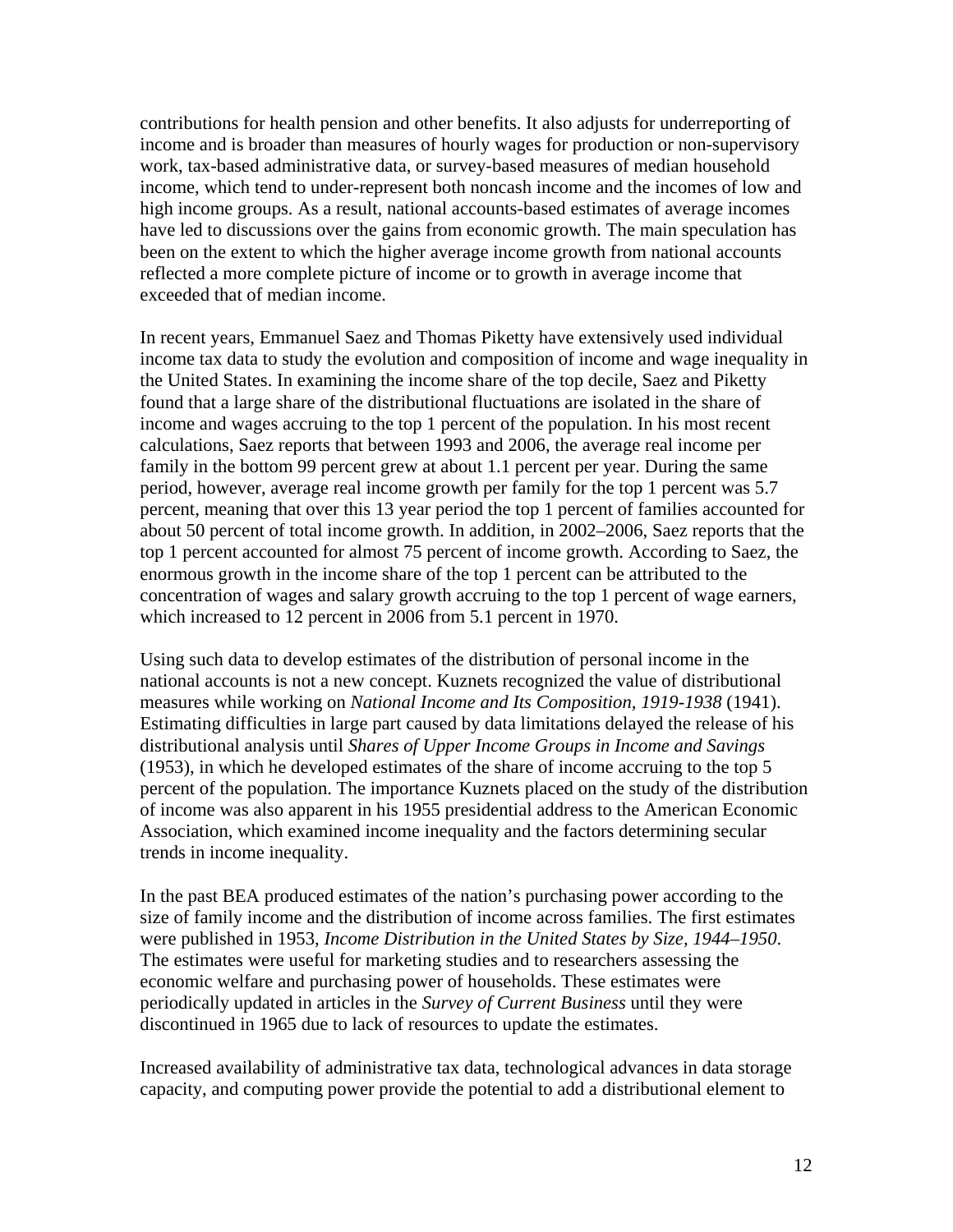existing measures of income in the national accounts. Today, it is increasingly important that we understand not only how income from current production is shared between labor and capital but also how that income, and the purchasing power associated with it, is shared amongst households in the economy and why.

#### **Regional income**

 $\overline{a}$ 

Two adjustments would be useful in providing alternative measures of regional income. The first adjustment would be to provide a cash basis measure of income, which would be useful in measuring the cash income available to each region. In BEA's regional accounts, state, metropolitan area, and county personal income from pensions is measured by the expenses of production; personal income includes the contributions of employers to pension funds and the earnings on those investment funds, rather than the income paid to retirees from the fund.<sup>8</sup> Calculating income on a cash basis, which is counting actual money received instead of contributions to a pension, shows that the amount of income varies widely across states. Chart 2 illustrates the effect of recording pension incomes on a cash basis by state. Areas with large pension contributions—such as Washington D.C., Maryland, and Virginia, each with a large number of federal workers—are net losers. States such as Florida and other states with large retirement populations and lots of actual income from retirement funds (and lower wage and salary incomes) tend to be net gainers.

Another adjustment would be to develop estimates of the "real" incomes received by households across regions by adjusting for differences in regional prices. Chart 3 uses experimental work by BEA and BLS on regional prices to develop illustrative real estimates by state.<sup>9</sup> As can be seen, there are significant differences in "real" per capita personal income due to differences in prices across states. More rural, lower cost-ofliving states—such as West Virginia, North Dakota, and Missouri—would see their income per capita raised relative to urban and higher cost of living areas such as New York, Washington DC, and Hawaii.

<sup>&</sup>lt;sup>8</sup> The pension earnings are recorded as owned by current workers and counted as part of personal interest and dividend income.

<sup>&</sup>lt;sup>9</sup> Bettina Aten and Roger D'Souza, "Regional Price Parities: Comparing Price Level Differences Across Geographic Areas, Survey of Current Business, November 2008; and Bettina Aten. Inter-Area Price Levels: An Experimental Methodology, *Monthly Labor Review*, September, 2006.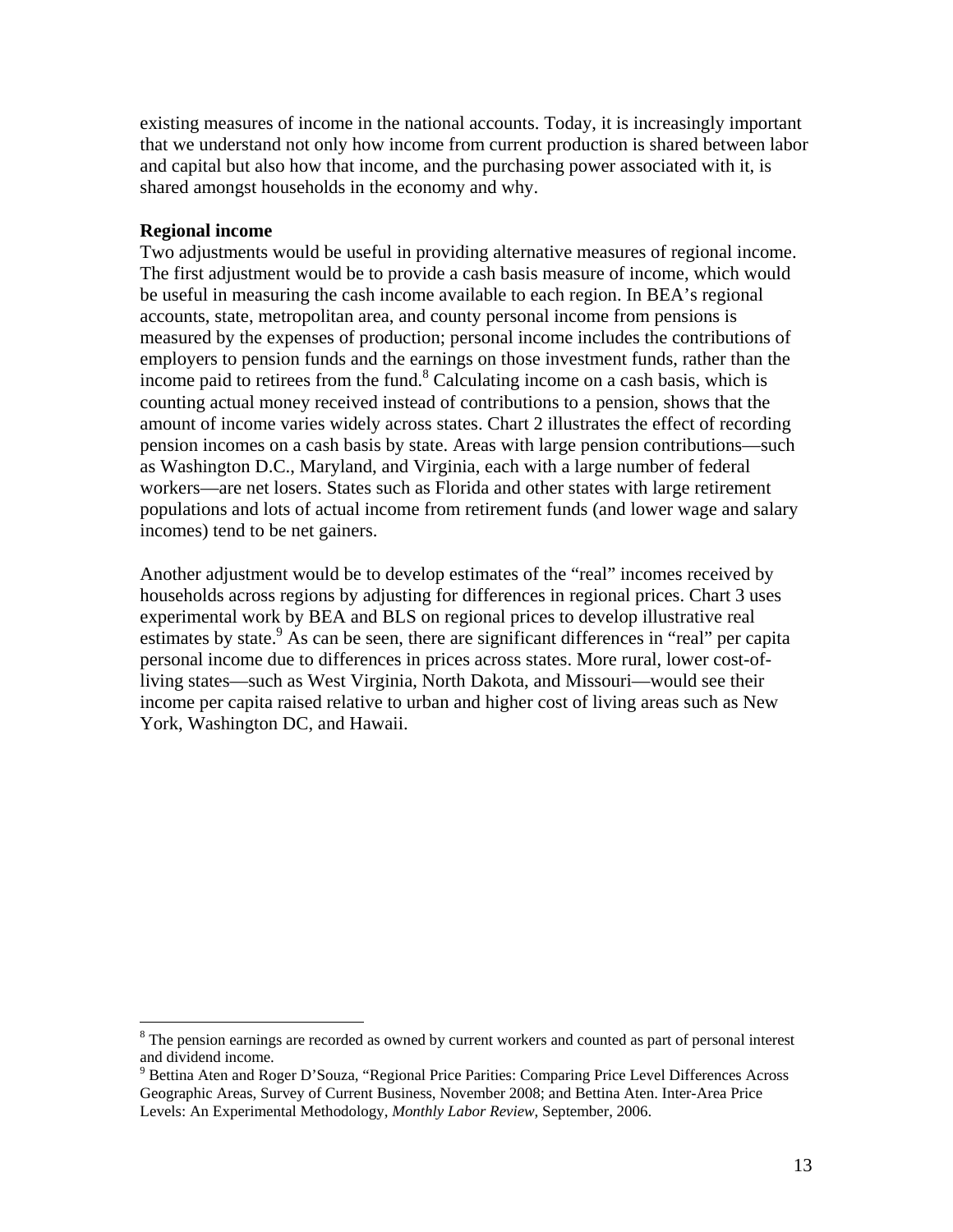

#### Chart 5. Difference of including retirement income in state of current residence

*Source:* Experimental estimates based on existing BEA regional data.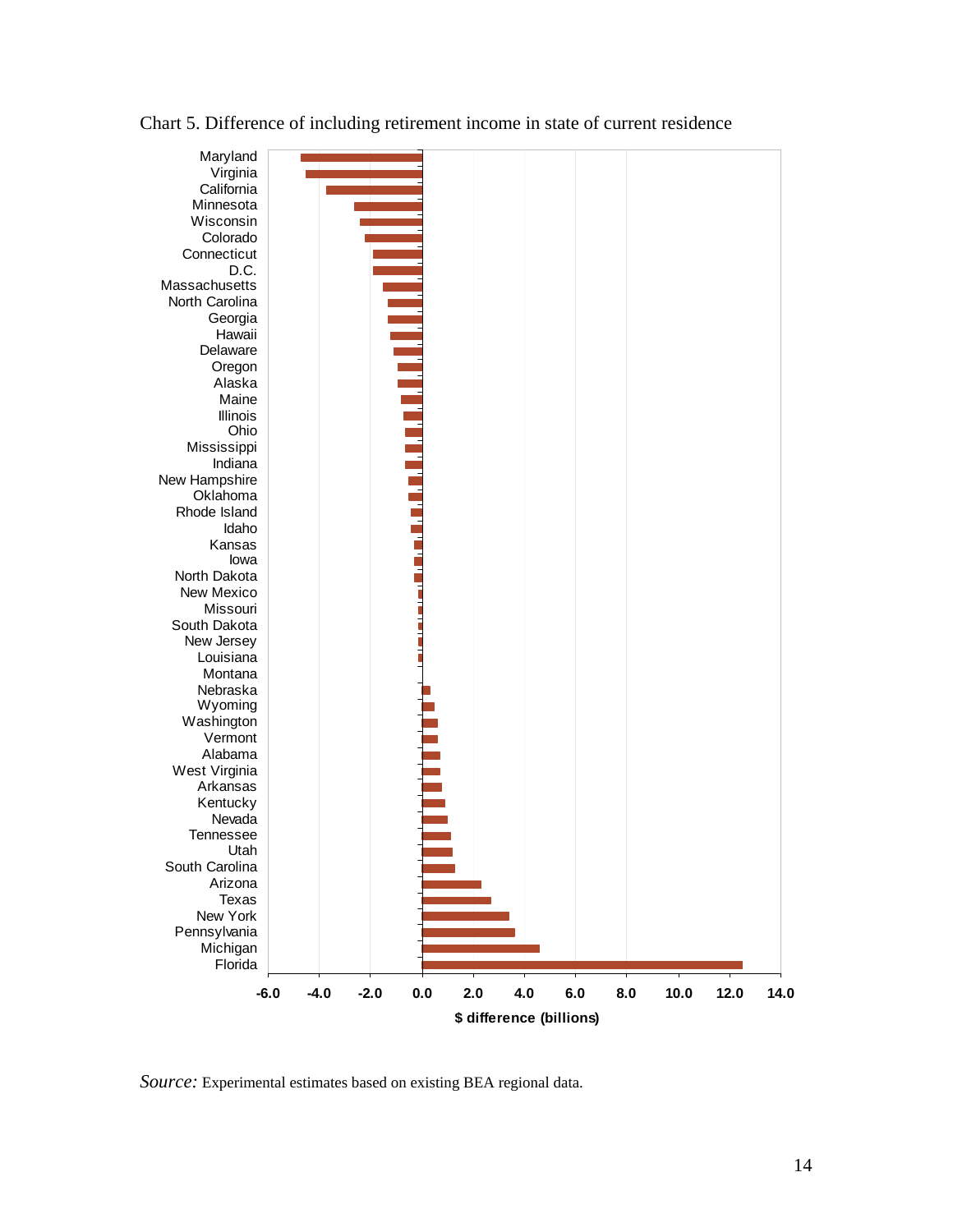

### Chart 6. Difference after adjustment for regional prices

*Source*: *Aten & D'Souza, 2008*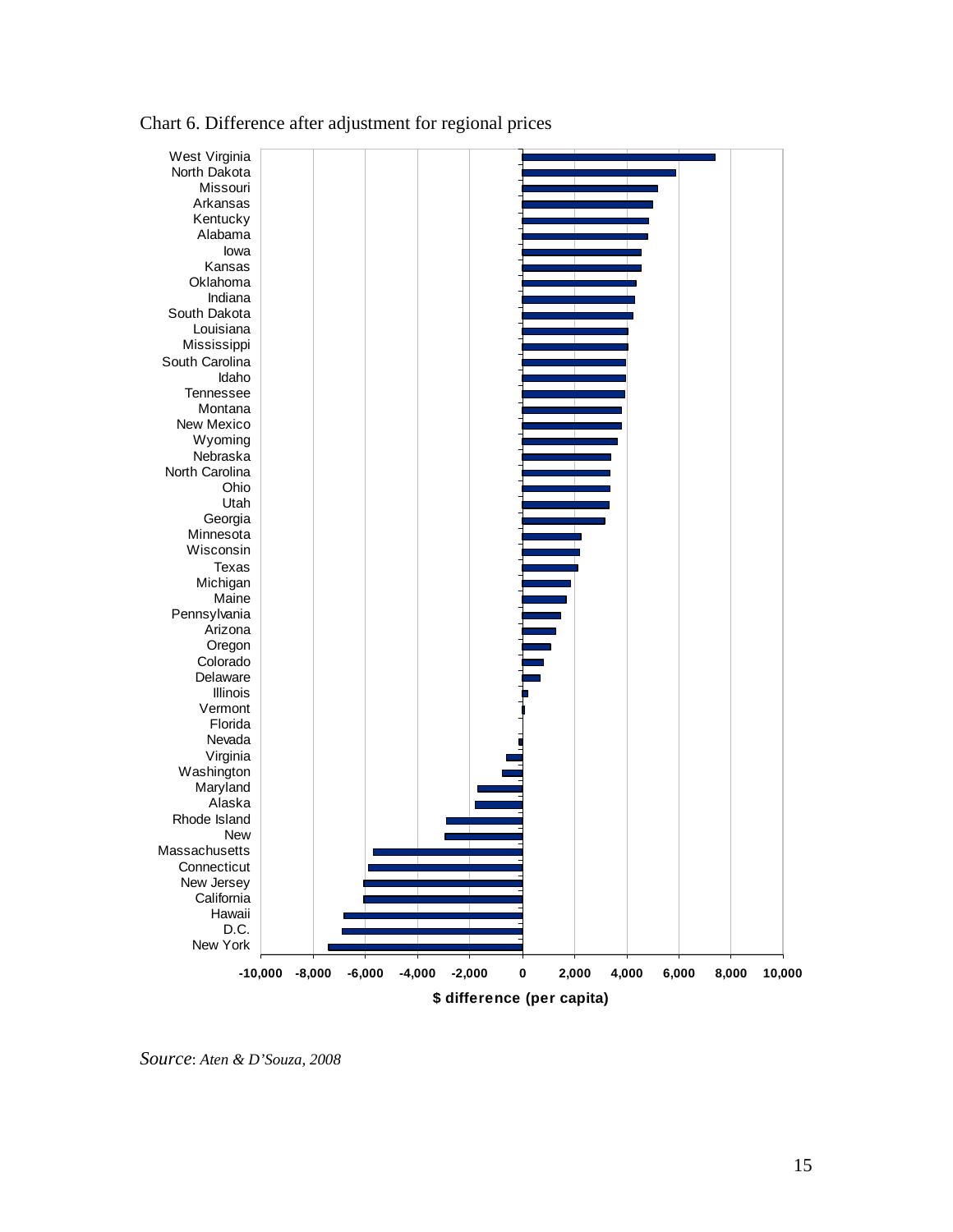#### **Business income**

In addition to wages and salaries, income from sole proprietors, partnerships and other small businesses is an important component of household income and indicator of how well the average household is doing. Despite the importance of this type of income, there is no integrated picture of small business activity in the national accounts, and existing aggregates of business activity and income often obscure the differential change in the condition of small versus large businesses and the change across industries and regions. Business income in the national accounts is split between corporate and noncorporate income; and within noncorporate, between farm and nonfarm income. This limited detail provides little information to aid policy makers in formulating the many programs targeting assistance to small business.

A significant portion of business income in the NIPAs is currently benchmarked to IRS tax return data. In addition to their current importance in measuring aggregate business, tax data can also be a rich source of information for measuring the contributions made to GDP and household income by small businesses. Alternative measures of business income could be considered that ignored organizational form (that is, corporate versus proprietors' income), that better isolated business income more directly passed through to households, or that provided information regarding contributions to business income and its growth by asset size or size of total business receipts.

It could be argued that the current distinction between corporate and noncorporate business income obscures the economic contributions of certain small businesses choosing to be organized as Subchapter S-corporations (S-corps). Unlike generally larger Subchapter C-corporations (C-corps), S-corps do not pay a corporate level income tax and for tax purposes, business income is passed directly through to business owners. In the national accounts, business income and profits of both C-corps and S-corps are aggregated in the measure of corporate profits. This presentation masks the differential growth rates and changing contributions to corporate profits between C-corps and Scorps in recent years. For example, according to IRS data, between 1994 and 2006, Scorps as a share of the number of total corporate businesses increased from 46.7 percent to 68.4 percent. As a share of total business receipts for corporations, the share attributable to S-corps increased from 18.3 percent in 1994 to 26.2 percent in 2006.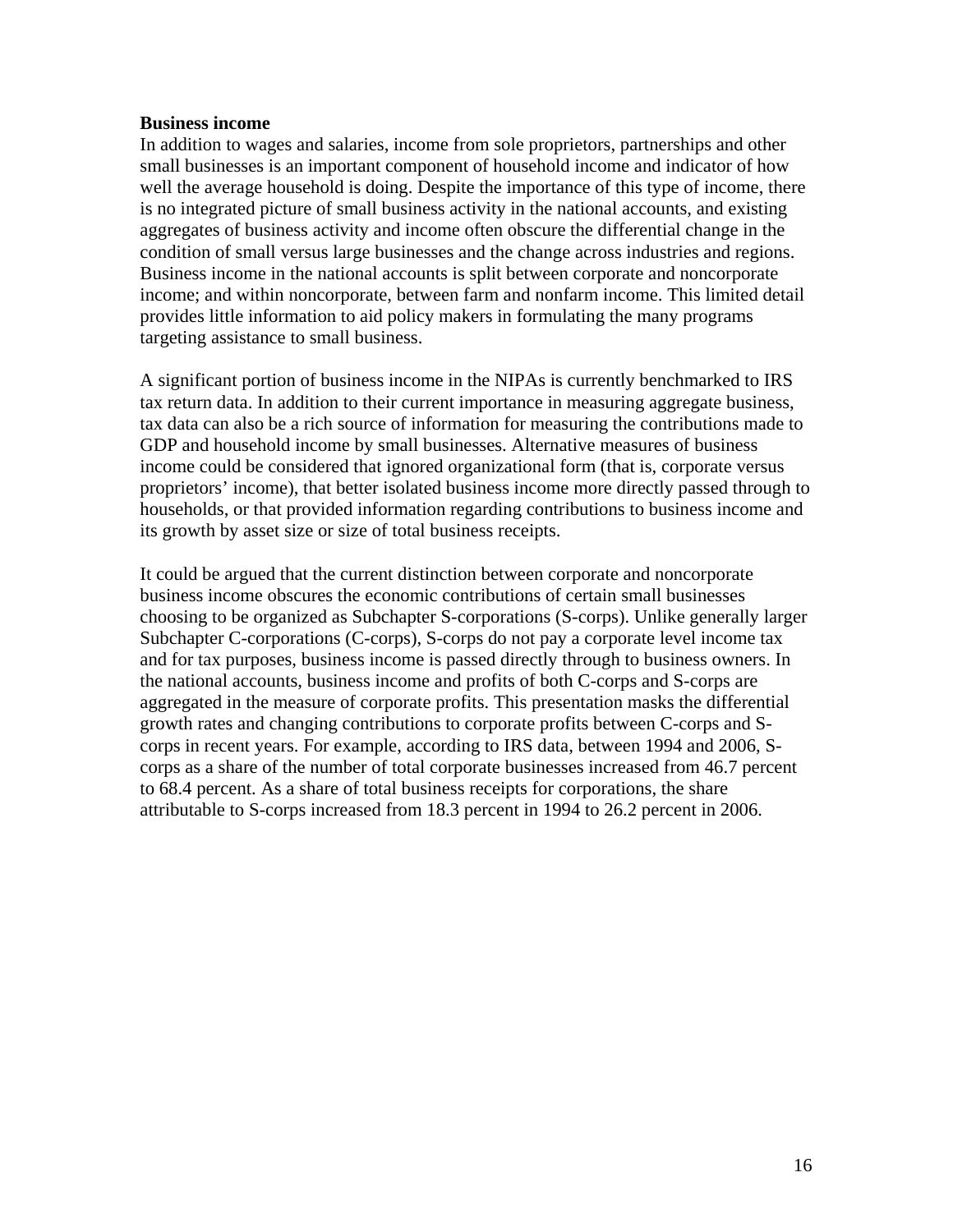

Chart 7. S-Corp share of total number of business and total business receipts

*Source: IRS Statistics of Income* 

### **Assessing the Sustainability of Trends in the Economy**

Public and private decision makers tasked with assessing the sustainability of trends in the economy would also benefit greatly from highlighting various data that are already included in the national accounts or could be derived from the existing national accounts and their underlying source data..

### **Net domestic product and net investment**

Since the U.S. national accounts were developed in the 1930s by Simon Kuznets and his colleagues, there has been recognition of the need to calculate a measure of income and production that nets out the capital and natural resources used up in production. Similarly, business accounting deducts the cost of depreciation and depletion in calculating profits.

In the national accounts, the "G" in GDP stands for gross to indicate that depreciation has not been subtracted out. Net domestic product is equal to GDP less depreciation, or what BEA calls the consumption of fixed capital. Net domestic product is a rough measure of sustainable income, that is, the amount of consumption that is sustainable after putting aside the amount of resources necessary to replace the productive capital stock used up in production. Alternatively, it can be described as the amount that can be consumed without reducing the consumption of future generations.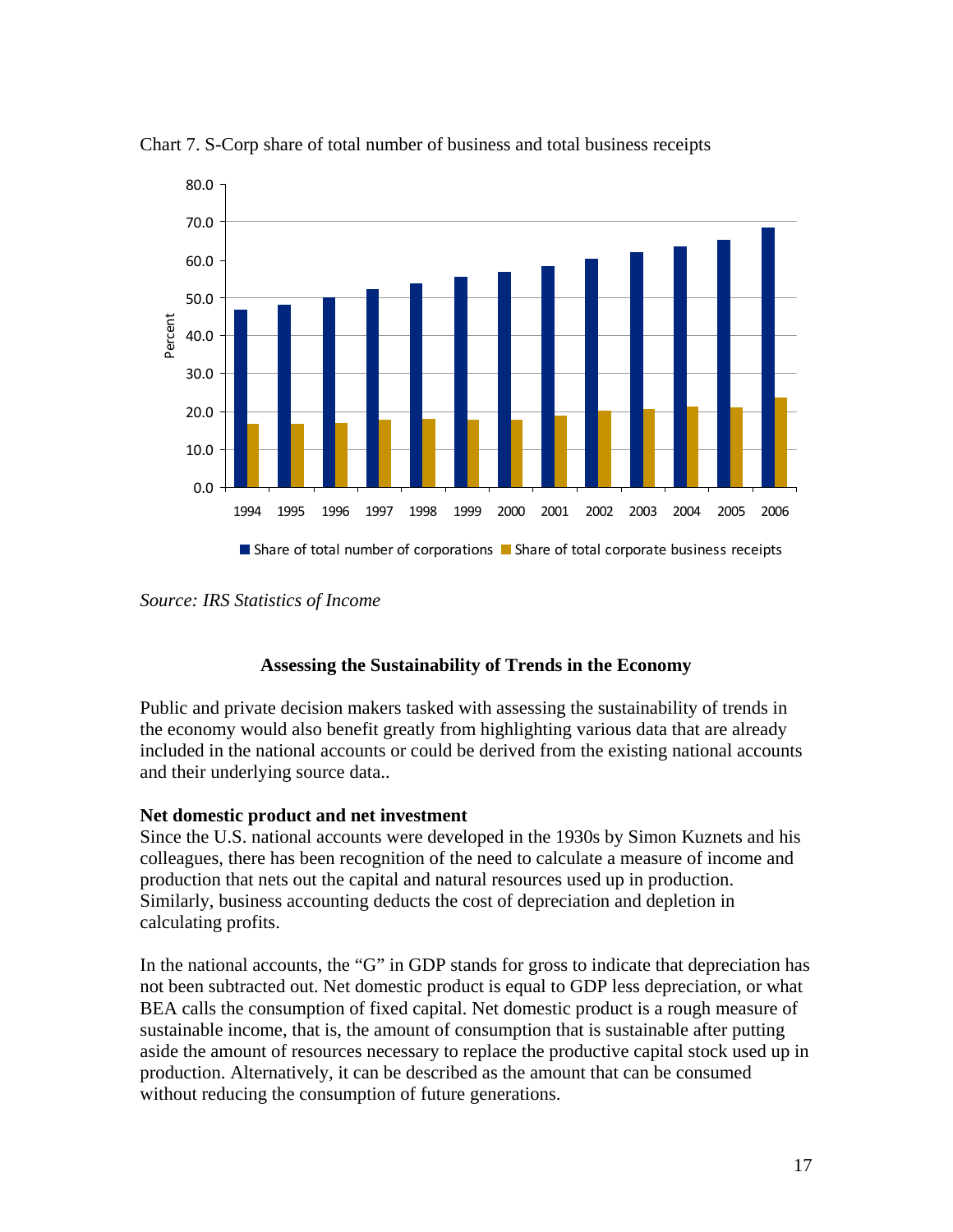BEA has produced estimates of net domestic product and net domestic income, for decades, but they have received little attention. Yet over time, real net domestic product and real net domestic income can produce significantly different estimates than the commonly referenced GDP and GDI estimates. For example, between 2000 and 2007 gross domestic income grew at a 2.2 percent annual rate, and net domestic income grew at a 2.0 percent rate. During the downturn in 2008, gross domestic income declined by 0.4 percent, while net domestic income declined by 0.9 percent.

BEA also produces estimates of net domestic investment, which deducts depreciation from gross domestic fixed investment for a measure of net additions to wealth. Like net domestic income, net fixed investment looks quite different from gross investment. For example, between 2000 and 2007, on average, nearly 62 percent of gross business investment simply replaced capital used up in the production process; only \$927 billion of the nearly \$2.4 trillion in gross business fixed investment represented a net addition to the future productive potential of the domestic capital stock. Over time, the two measures also produce quite different results. For example, over the last business cycle, gross investment grew at 1.5 percent, while net domestic investment contracted 1.9 percent.



Chart 8. Real gross domestic income and real net domestic income

*Source: BEA NIPA data.*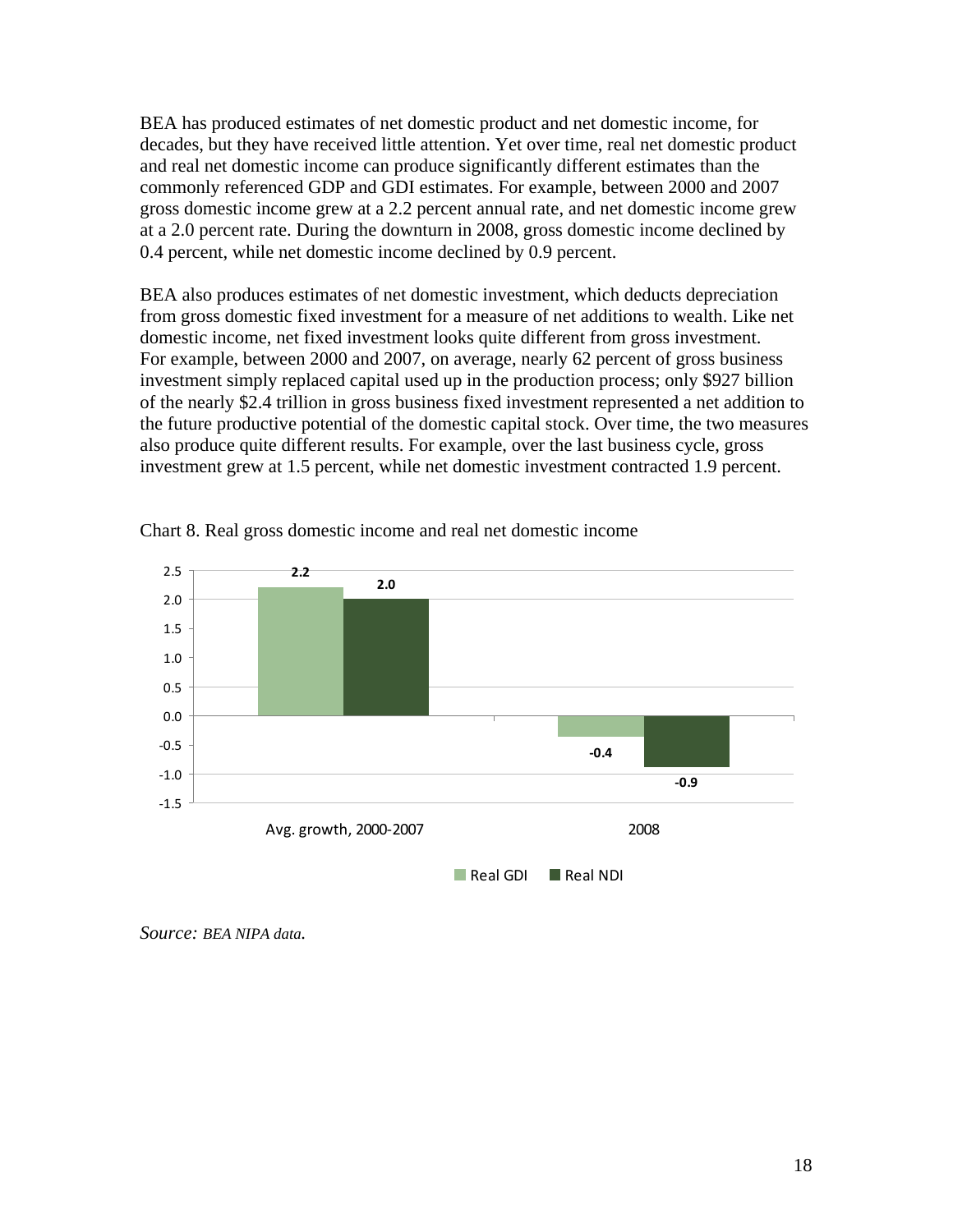

Chart 9. Gross domestic investment and net domestic investment

*Source: BEA NIPA data.* 

#### **Asset Values, Saving, and Consumption**

The notion of sustainability is also relevant to the housing and financial bubbles that the nation experienced over the last decade and their impact on saving, consumption, and overall economic performance.

The business and popular press seem to have decided that few people anticipated the collapse in U.S. housing and equity prices. Even fewer accurately anticipated the suddenness and depth of the drop in housing and stock markets, which spread the problems in U.S. asset markets around the world.

There seemed to be a consensus during the bubble that U.S. housing and stock prices were "too high" to be sustained and that consumers spent "too much" and saved too little. Since the mid-1990s, consumers generally depended on the appreciation of their homes and portfolios to do their saving for them. However, most experts seemed to think that a correction would occur smoothly over time, with a slowing in the rate of increase in house and equity prices below overall growth and inflation, or through a normal (mild) cyclical correction.

Although the existing GDP and related accounts did a good job in measuring the evolving path of the real economy, supplementary data derived from integrated real and financial accounts might have helped policymakers, analysts, and investors by highlighting how out of line housing and equity prices were and how big an adjustment was required. Unfortunately, while much of the information was available, it was not presented in a fashion that attracted attention or affected policy in the way that GDP, inflation, or the unemployment rate affect monetary policy. While some attribute the current downturn to the effect of monetary policy on asset inflation and of regulatory policies that failed to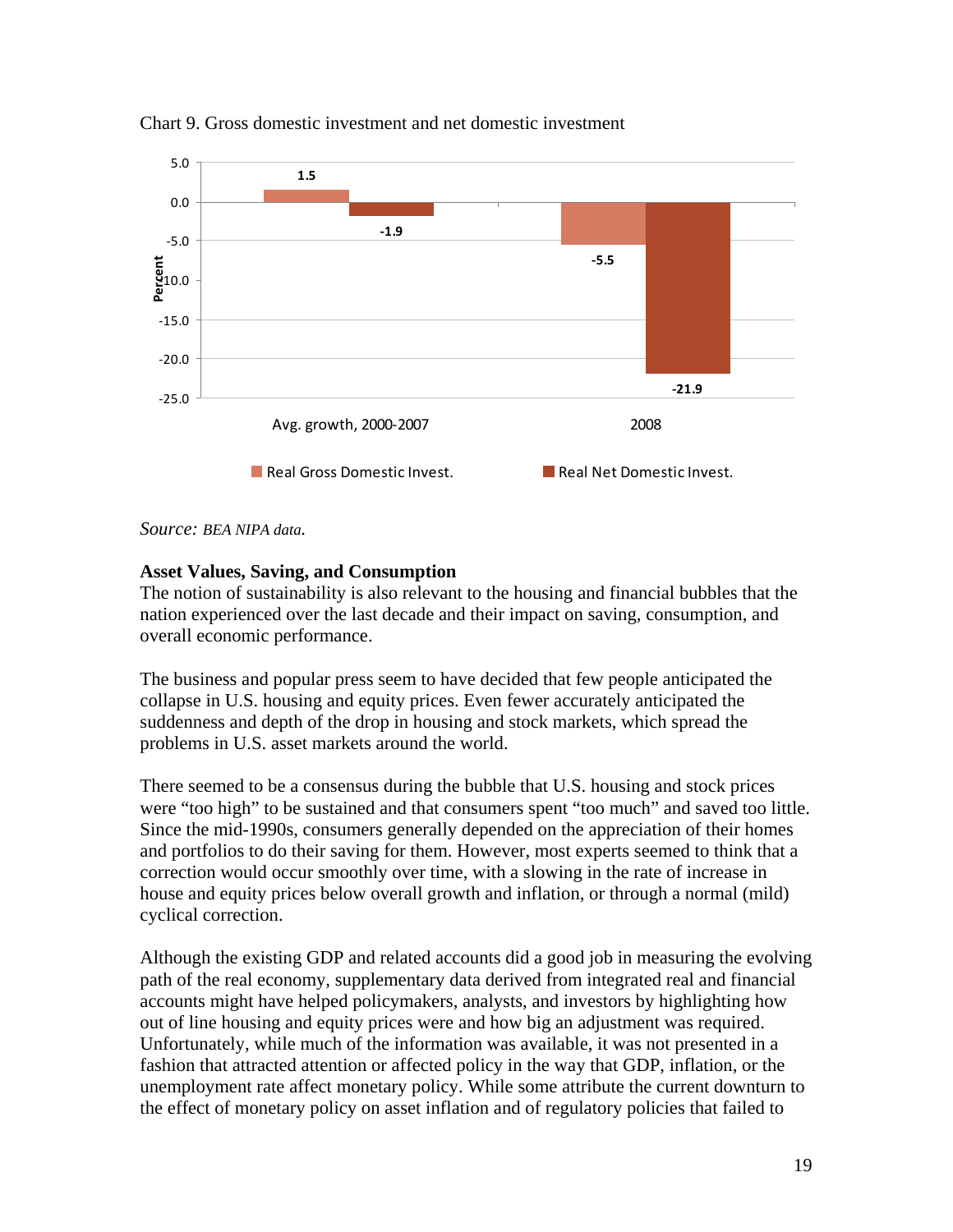confront excessive risk taking, good statistics can play a key role in forming public policy by highlighting the magnitude of emerging problems and by aiding in the building of public consensus about policy action.

Chart 10 shows the rise in the value of the U.S. housing stock relative to personal income and GDP**.** Between 2000 and 2007, the value of the U.S. housing stock rose from 1.1 times personal income to 1.4 times personal income, as housing prices rose an average 9.2 percent annually. Meanwhile, personal income rose an average 4.8 percent annually. While part of this increase was driven by a drop in mortgage rates, ultimately housing prices are dependent on personal income or expected further capital gains on housing investment. At some point, the price increase became an unsustainable bubble. The regular publication of ratio data such as the ratio of the value of housing to personal income shown in chart 10 along with data on leveraging in housing markets shown in chart 11 might have been helpful in recognizing the size and extent of that bubble earlier. Additional ratio data in Chart 12 of household net worth to personal income – which was rising over this period – help to understand households' willingness to take on incremental debt.



Chart 10: Residential fixed assets and personal income

*Source: BEA NIPA and Federal Reserve Flow of Funds data.*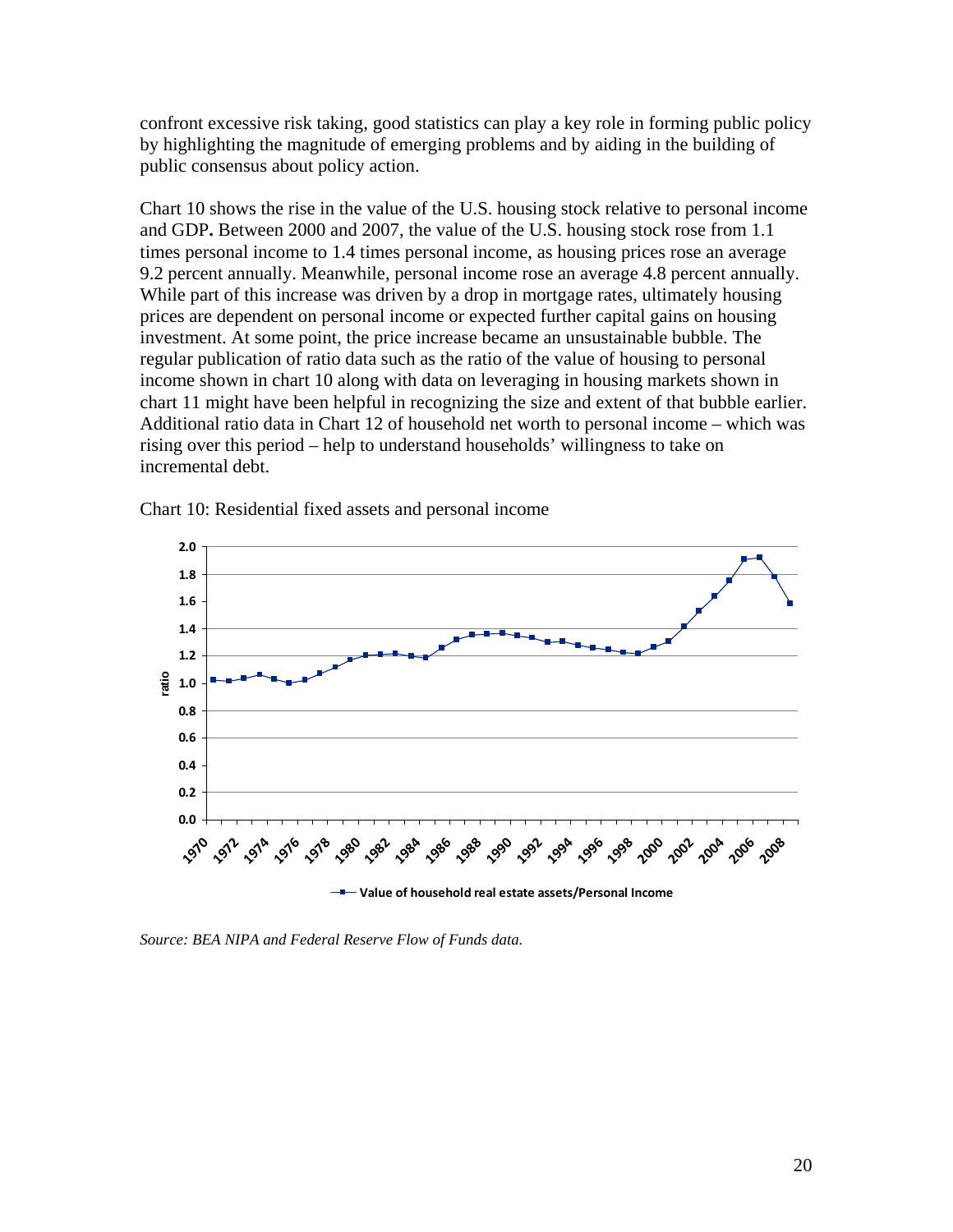

Chart 11. Household liabilities and personal income

Source: BEA NIPA and Federal Reserve Flow of Funds data.

Chart 12. Household net worth and personal income



*Source: BEA NIPA and Federal Reserve Flow of Funds data*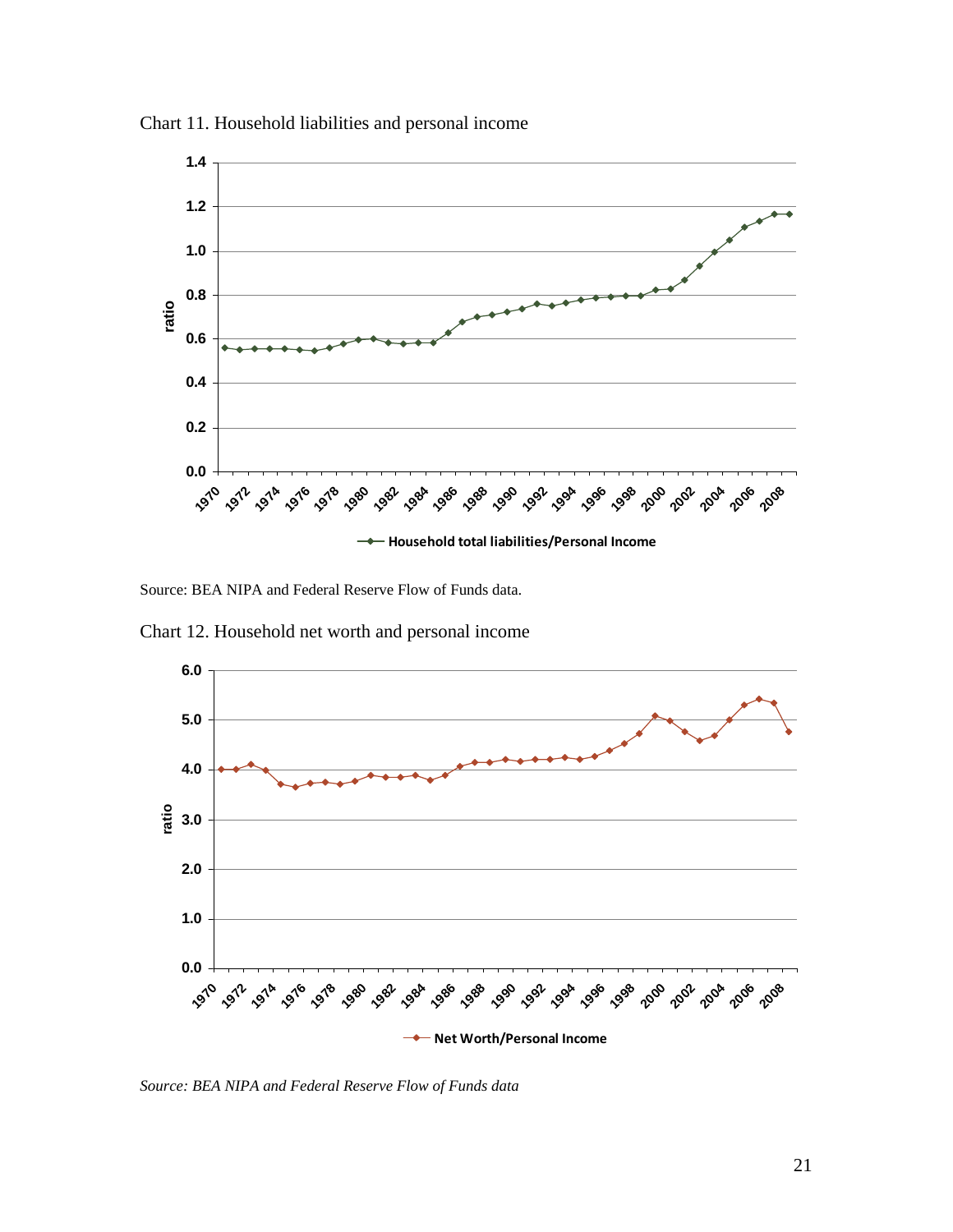Chart 13 shows the rise in U.S. equity prices relative to profits and GDP. For most of the post-WWII era, the S&P stock price index rose at roughly the same rate as GDP and corporate profits. This makes sense because over time growth in stock prices must come from growth in the economy or a higher rate of return to capital investments. However, after the mid-1990s, U.S. stock prices—even after accounting for the cyclical drop in profits in 2000—soared relative to GDP and corporate profits. Part of the rise was based on the perception that the United States had entered a period of higher economic growth driven by technology. And as can be seen from chart 13, while there was a bump-up in economic growth above the slower growth experienced since the early 1970s, it was not sufficient to explain "irrational exuberance" seen in financial market expectations, nor was it particularly high in the context of long-term growth



Chart 13: Growth in equity prices relative to GDP & NIPA profits

Source: BEA NIPA data, Standard and Poor's data.

Chart 14 shows the share of the increase in household net worth (saving) that came from saving out of current income as compared with capital gains on homes or investments. Between 2000 and 2007, households saw their net worth rise from \$42.0 trillion to \$62.6 trillion.<sup>10</sup> In response, households saw little need to save out of current income; the personal saving rate dropped from 2.3 percent to 0.6 percent. There seemed to be little need for households to be concerned about the future because "saving" thorough appreciation in their portfolio was more than offsetting the drop in their saving out of current income, and the ratio of net worth to disposable income was actually increasing. These unsustainable trends—based on the unsustainable rise in housing and equity

 $\overline{a}$ 

<sup>&</sup>lt;sup>10</sup> Federal Reserve Board, Flow of Funds data available: http://www.federalreserve.gov/econresdata/default.htm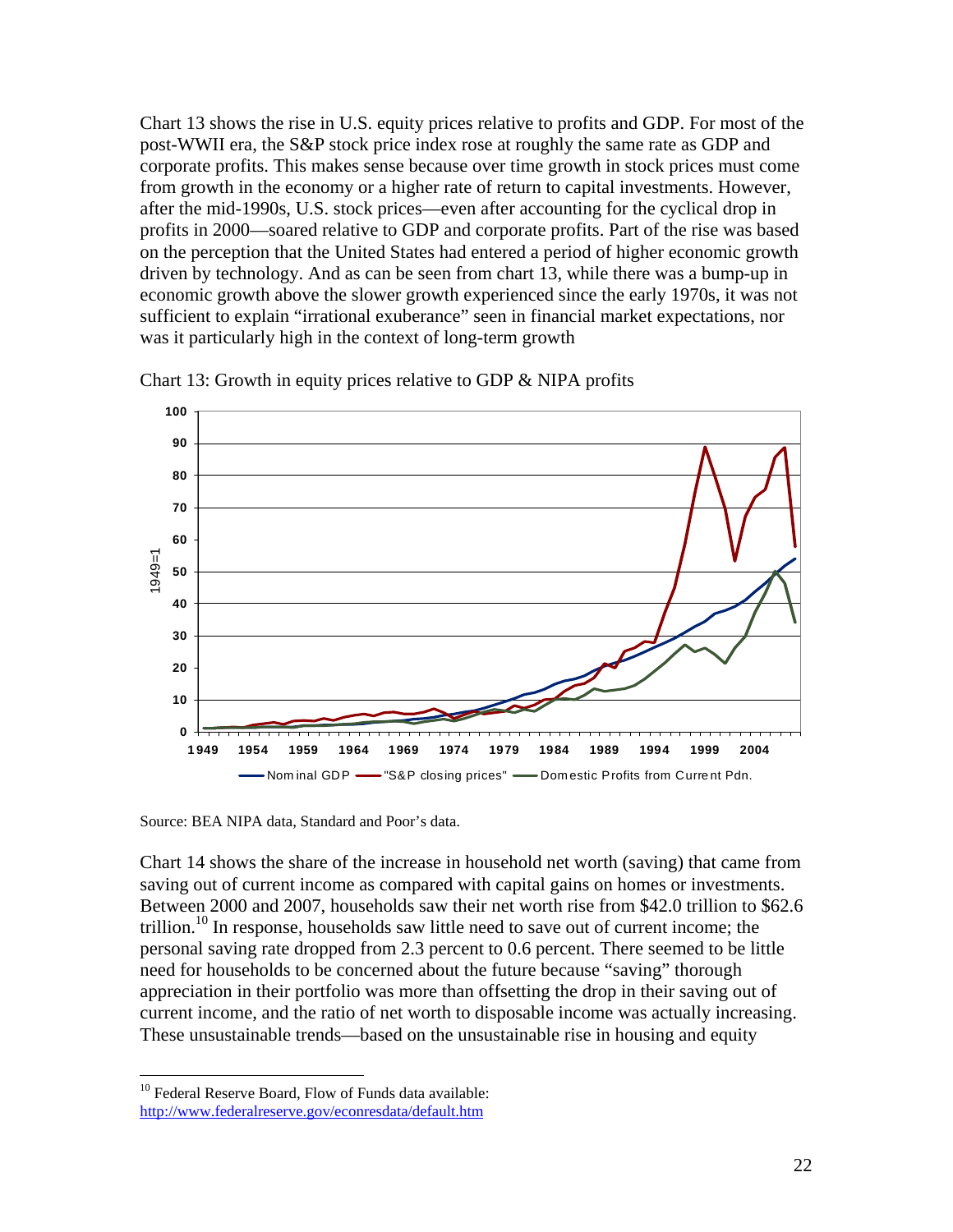prices—not only had significant implications for the adequacy of household retirement assets but also significant implications for the U.S. and world economy; U.S. saving out of current income has risen significantly since the recession began, and the share of U.S. GDP accounted for by consumer spending has fallen to below 70 percent.



Chart 14. Household asset values and savings

These figures, which are based on available data, illustrate how far out-of-line the prices were in housing and stock markets and the extent to which the household saving rate out of current income was unsustainable. Unfortunately, these charts and associated ratios were not produced or highlighted by BEA, which produces the U.S. GDP, personal income, and profits data, or the Federal Reserve Board, which produces the U.S. domestic financial and household balance sheets.

There was also a gap was in macroeconomic data to warn of the growing imbalances in credit markets. The available data in chart 15 only show a slight higher average leverage ratio in the financial sector, 1.03 beginning in the late 1990's compared with an average ratio of .97 over the previous two decades, indicating that the U.S. data are too aggregate to isolate the dramatic increase in leveraging that was taking place in mortgage banks, other financial institutions, and special purpose entities.

Source: BEA NIPA data and Federal Reserve Flow of Funds data.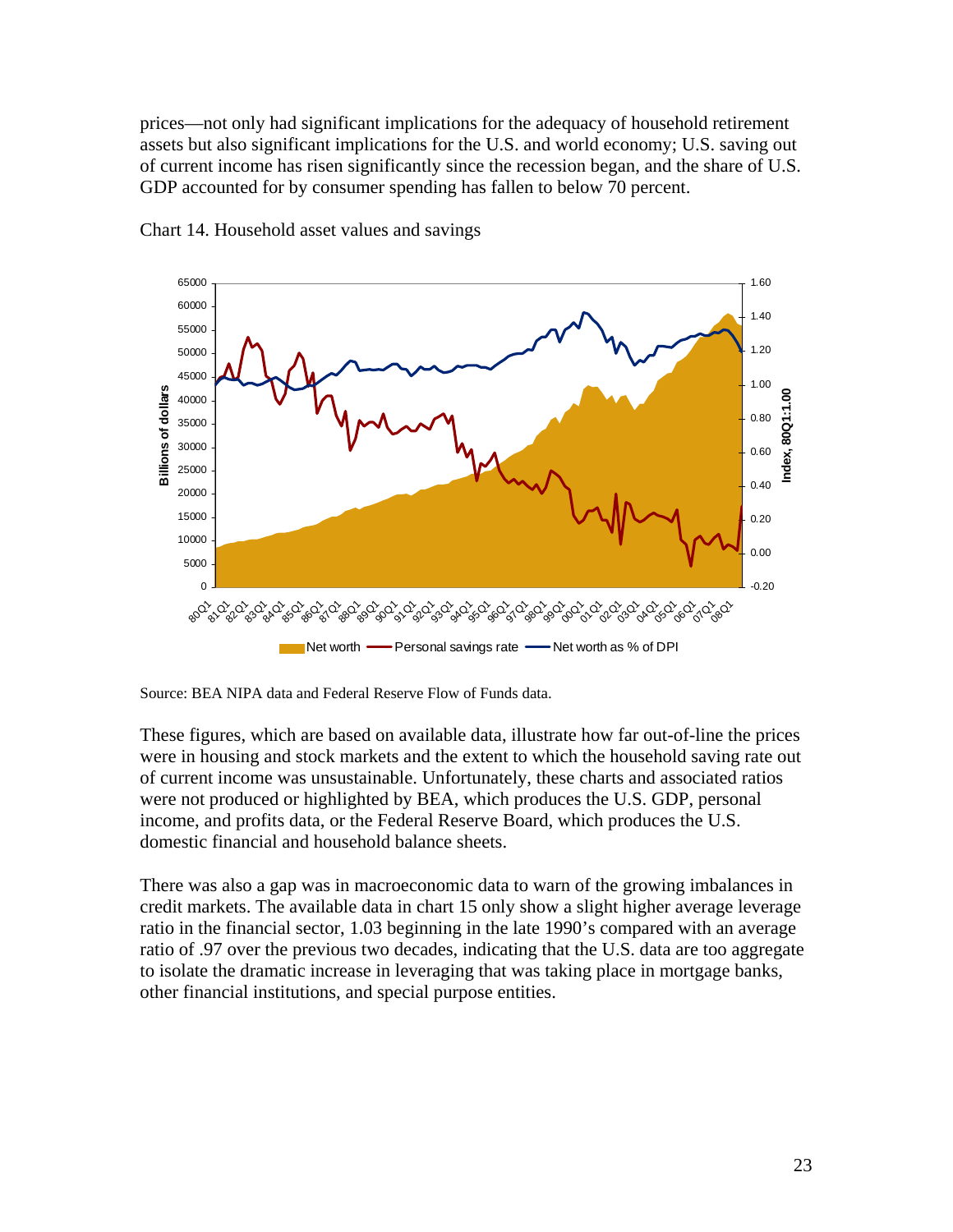Chart 15. Financial business sector leverag*e* 



*Source: BEA/FRB Integrated U.S. Macroeconomic accounts* 

Because the data were too aggregated, detailed data on maturity to identify misalignment of assets and liabilities—such as detailed data by type of instrument, such as how much of U.S. international bond sales were of collateralized sub-prime loans—were also missed.

A more complete list of data that would be required to address the gaps in the financial data include: 1) more complete data on those institutions that played a large role in the crisis: hedge funds, private equity funds, structured investment vehicles, and 2) more detailed data by type of instrument, by maturity, on valuation by type of instrument, by ultimate owner rather than counterparty and on special purpose entities, and 3) more data on leverage by institution and instrument.

All of this data should be collectible through the existing reporting systems of the Treasury and Federal Reserve Board and should correspond with information required under any new regulatory reporting systems that emerge from the proposals currently before the Congress.

Through new data and the publication of charts and analytic ratios, BEA could provide additional tools for macroeconomic analysts and policymakers. In the past, BEA produced a monthly journal, *Business Conditions Digest*, and a special Cyclical Indicators section of the *Survey of Current Business* that presented analytic information on evolving economic conditions in charts and ratios. The *Business Conditions Digest* and the Cyclical Indicators section were eliminated due to budget constraints. While the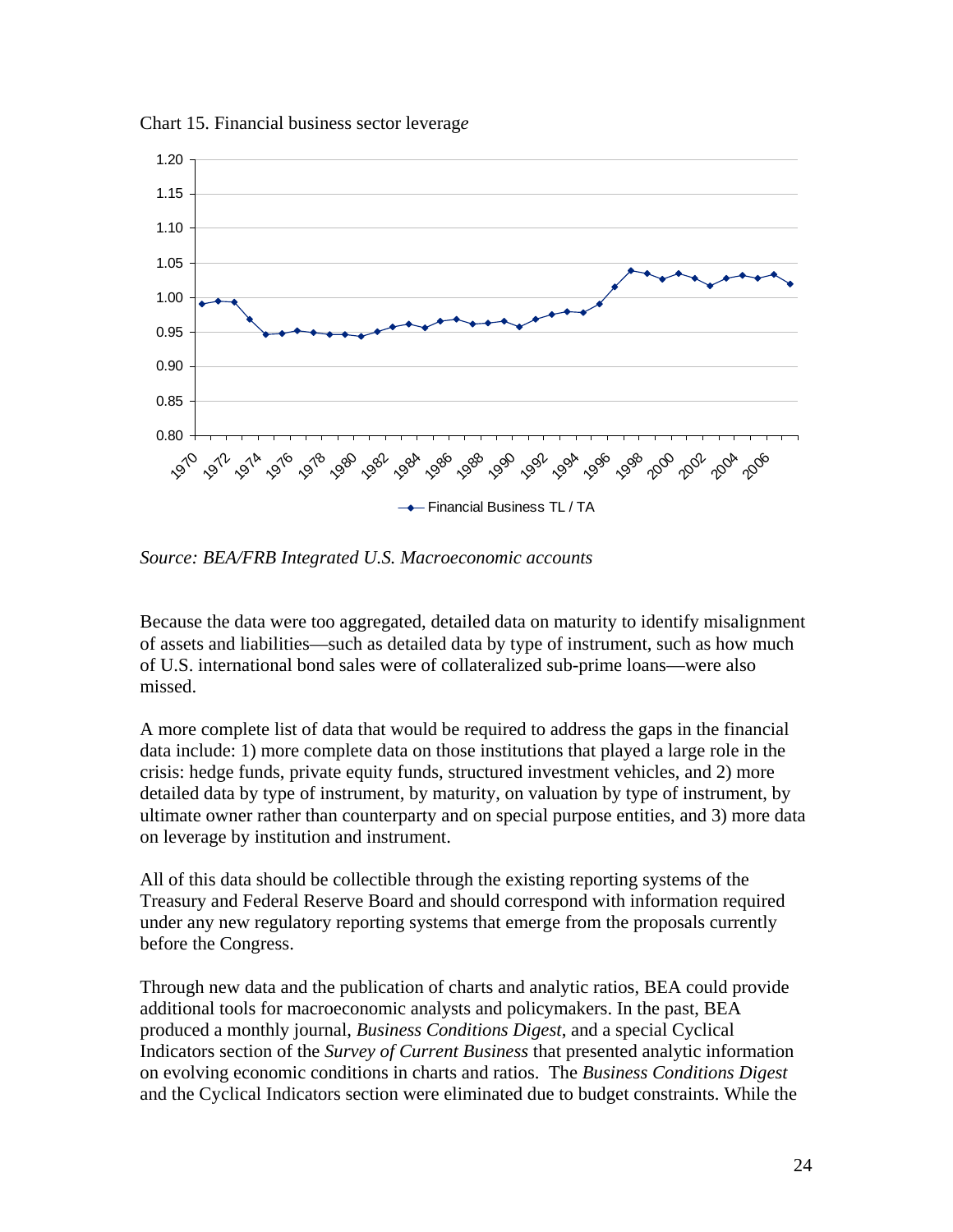return to the publication of the leading indicators component of those charts and ratios is not consistent with the Bureau's mission and would be duplicative of private sector efforts, the publication of selected ratios and data on sustainability, such as those discussed above, might be an efficient means of providing economists with tools which they could use to address the integration of risk, finance, and the real economy currently being called for by voices within and outside the economic profession.<sup>11</sup>

### **Next Steps**

This paper has presented possible alternative measures of economic activity that could expand the usefulness of the existing national accounts in understanding the distribution of the growth in incomes and the sustainability of trends in the economy and their implications for future growth. Few of the proposals here are completely new, and some of the suggestions are nearly as old as the initial set of national income account developed by Kuznets and others. However, the magnitude of the current downturn and the differences between aggregate growth and growth across households, sectors, and regions of the country suggest the need for a review of the use of the national accounts, which were first developed during the great depression.

The development of such new data will follow the steps that BEA has always taken in the development of new estimates. First, the methods, source data, and experimental estimates will be subjected to an internal and external review to ensure that they meet the bureau's standards for accuracy, reliability, timeliness, and relevance. Second, prototype estimates will be published for public comment by users of the national accounts. Finally, after this period of review and adjustment is completed, BEA will begin regular publication of these new and more detailed data as part of its regular monthly, quarterly, and annual estimates.

<u>.</u>

 $11$  See Coy (2009, The Economist (2009) and Stiglitz (2009).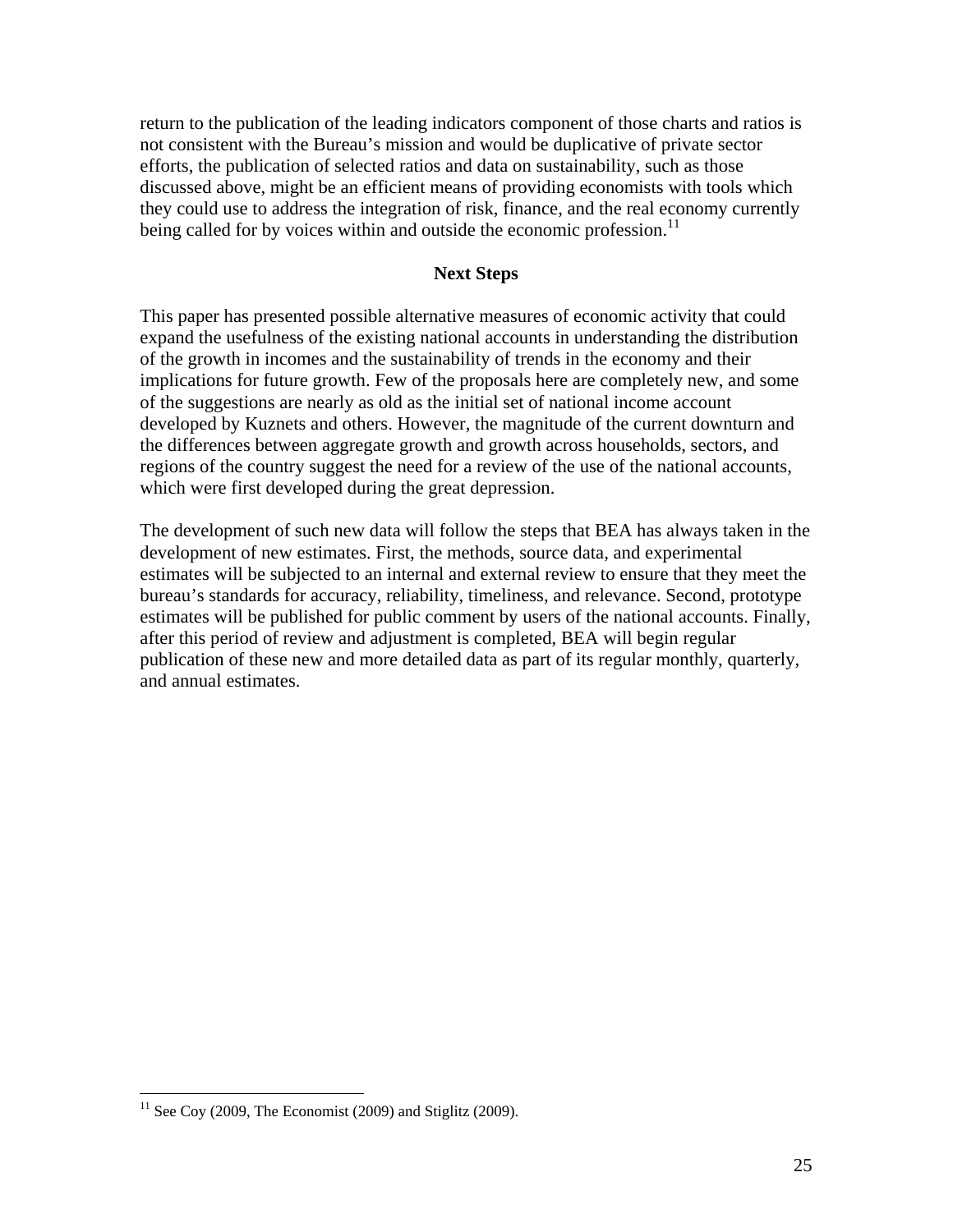#### References

Abraham, Katherine G. and Christopher Mackie, eds, (2005). Beyond the Market: Designing Nonmarket accounts for the United States, Washington D.C., National Academy Press.

Aizcorbe, Ana M., Bonnie A. Retus, and Shelly Smith. (2008, May). "Toward a Health Care Satellite Account," *Survey of Current Business* 88: 24-30.

 "What Went Wrong with Economics." (2009, July). *The Economist.* Retrieved from www.economist.com/opinion/PrinterFriendly.cfm?story\_id=14031376

Aten, Bettina H. and Roger J. D'Souza (2008, November). "Research Spotlight: Comparing Price Level Differences Across Geographic Areas," *Survey of Current Business* 88: 64-38.

Blank, Rebecca M. and Mark H. Greenburg (2008, December). *"Improving the Measurement of Poverty*, Discussion Paper 2008-17, The Hamilton Project: The Brookings Institution. Retrieved from:

www.brookings.edu/papers/2008/~/media/Files/rc/papers/2008/12\_poverty\_measurement blank/12 poverty measurement blank.pdf

Citro, C. and R. Michaels, eds. (1995). *Measuring Poverty: A New Approach.*  Washington D.C*.:* National Academies Press.

Coy, Peter. 2009. "What Good Are Economists Anyway?" *BusinessWeek.* Retrieved from www.businessweek.com/magazine/content/09\_17/b4128026997269.htm.

Dickinson, John.1934. *National Income, 1929-32*, United States Government Printing Office.

Fang, Bingsong, Xiaoli Han, Sumiye Okubo and Ann M. Lawson. 2000. "U.S. Transportation Satellite Accounts for 1996." *Survey of Current Business* 80 (May): 14- 23.

Kruger, Alan B., Daniel Kahneman, David Schkade, Norbert Schwarz, Aurthur A. Stone. "National Time Accounting: The Currency of Life." In *Measuring the Subjective Well-Being of Nations: National Accounts of Time Use and Well-Being*, edited by Alan B. Krueger. Forthcoming.

Kuznets, Simon. 1941. *National Income and Its Composition, 1919-1938.* United States Government Printing Office.

Jorgenson, Dale W., J. Steven Landefeld, and William D. Nordhaus, eds. 2006. *A New Architecture for the U.S. National Accounts.* Chicago: The University of Chicago Press.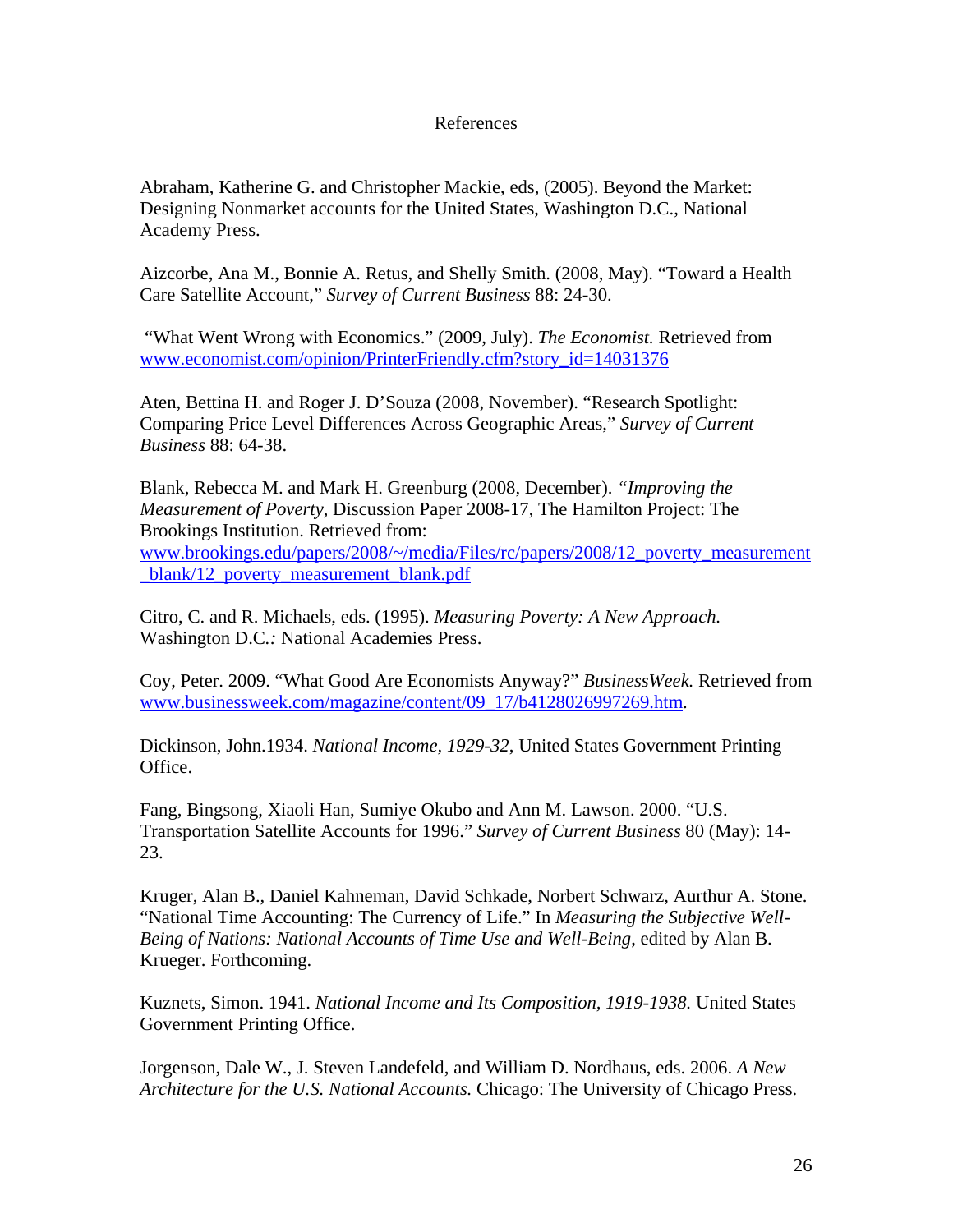Landefeld, Steven J. "National Time Accounting and National Economic Accounting." In *Measuring the Subjective Well-Being of Nations: National Accounts of Time Use and Well-Being*, edited by Alan B. Krueger. Forthcoming.

Landefeld, Steven J., Barbara M. Fraumeni and Cindy M. Vojetch. 2009 "Accounting for Household Production: A Prototype Satellite Account Using the American Time Use Survey," *Review of Income and Wealth* 52:2 (June): 205-255.

Landefeld, Steven J. and Carol S. Carson. 1994 "Integrated Economic and Environmental Satellite Accounts," *Survey of Current Business* 74 (April): 33-49.

Landefeld, Steven J. and Carol S. Carson. 1994 "Accounting for Mineral Resources: Issues and BEA's Initial Estimates," *Survey of Current Business* 74 (April): 50-72.

Landefeld, Steven J. and Stephanie H. McCulla. 2000, "Accounting for Nonmarket Household Production Within a National Accounts Framework," *Review of Income and Wealth* 46:3 (September): 289-307.

Lowe, Jeffery H. 2009. "An Ownership-Based Framework of the U.S. Current Account, 1998-2007," *Survey of Current Business* 89 (January): 62-64.

Nordhaus, William D., and Edward C. Kokkelenberg, eds. 1999. *Natures Numbers: Expanding the National Economic Accounts to Include the Environment.* Washington, DC: National Academy Press.

Nordhaus, William D and James Tobin. 1973. "Is Growth Obsolete." In *The Measurement of Economic and Social Performance*, ed. Milton Moss, 509-534. New York: Columbia University Press.

Okubo, Sumiye, Carol A. Robbins, Carol E. Moylan, Brian K. Sliker, Laura I. Shultz and Lisa S. Mataloni. (2006, December). "BEA's 2006 Research and Development Satellite Account," *Survey of Current Business* 86: 14-27.

Office of Business Economics, U.S. Department of Commerce. 1953. "*Income*  Distribution in the United States by Size, 1944-1950*," Survey of Current Business, (Supplement).* 

Palumbo, Michael G., and Jonathan A. Parker. (2009, February). "The Integrated Financial and Real System of National Accounts for the United States: Does It Presage the Financial Crisis?" *American Economic Review* 99: 80–86.

Stiglitz, Joseph E. (2009, September). "GDP Fetishism," *The Economist Voice.* Retrieved from: www.bepress.com/cgi/viewcontent.cgi?article=1651&context=ev.

Stiglitz, Joseph E., Amartya Sen, and Jean-Paul Fitoussi. 2009. *Report by the Commission on the Measurement of Economic Performance and Social Progress*.